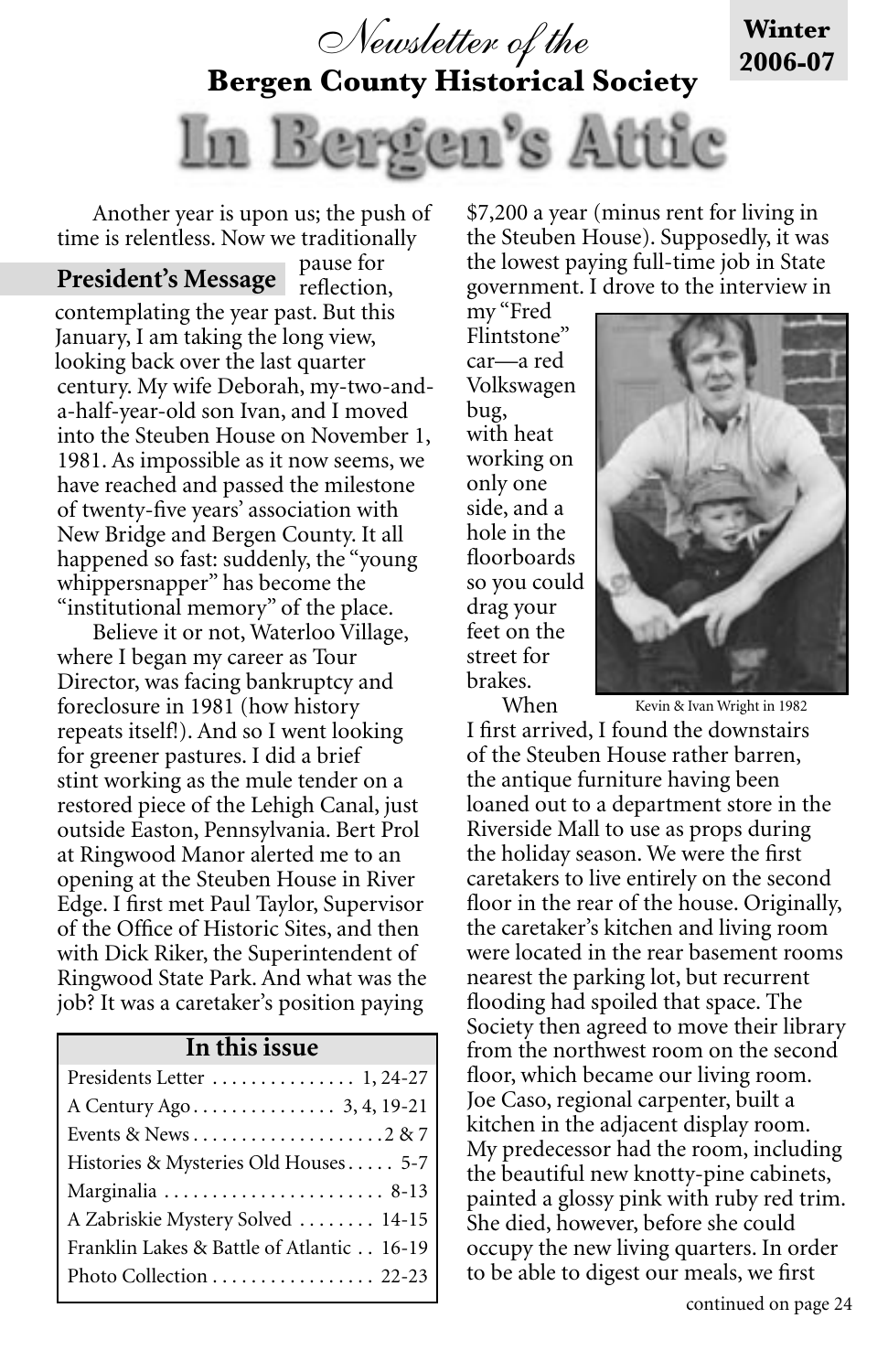I recently updated the BCHS web page. I was motivated after finding the website artofnewjersey.net, which lists artists who lived or worked in NJ.

After an email exchange, Professor Kate Ogden of Stockton College of NJ, was interested enough to include our quilts, the portrait of Garret Demarest by James Van Dyke and photos of 2 Kasten on this website. She teaches a class, *Art of New Jersey,* which has involved student research.

I focused on updating information on the Society's collections and included articles from the *Tree of Life* (now out of print) sections of

*Ladies Ramble* and new photos of the collections,depicting the Hackensack Valley potter, the quilts, spoonboards and coverlets. It is one way to make the collection more available to the public and to popularize Bergen County's history. Pie Plate from collections

Contact with the Society thru our website's email has increased over the years. Below is a recent query. — Deborah Powell

## To Whom It May Concern:

 I have this family photograph of a Bergen County Dutch farmhouse, And I was hoping, if it is still standing , if it could be identified. Likely owned by Cornelia Blauvelt (1806-1891), daughter of Abraham Blauvelt (1786 -1871) according to her will, it may border on Closter Road. Anybody

there recognize it? Is it still standing? any history?

A shot in the dark, Thanks, Bill, Chambersburg, PA

Tim's response:

Dear Bill I am the Dutch House guy at the Bergen County Historical Society. Your e-mail query was forwarded to me. The house in the photo you sent is the Walter Parsells House – Lone Star Tavern, 639 Piermont Road, Closter. The view



is from the North West showing the rear of the house. The house was built by Parsells in 1795. It stands today and is being renovated. Walter Parsells, son Jacob married Cornelia Blauvelt at Tappan on July 22, 1820. The house was passed to Cornelia in 1832. Jacob Parsells died in 1835. Cornelia married twice more: to John Jochem in 1835 & to John Vanderbeck in 1847. Cornelia, known as "Granny Vanderbeck", operated the Lone Star Tavern here. The frame wing probably dates to 1870 when the son of Jacob and Cornelia, Peter Parsells was a hotel keeper here. The house was sold out of the family in 1961. There are twenty pages of history on the house (a bit much for one e-mail). What is your relation to the family? My family is the Auryansen family, we are interrelated to the entire old Closter crowd.

## Tim Adriance

PS Parsells is the same family as the football coach.

Note: This house has a BCHS marker which Kevin Wright researched & wrote.

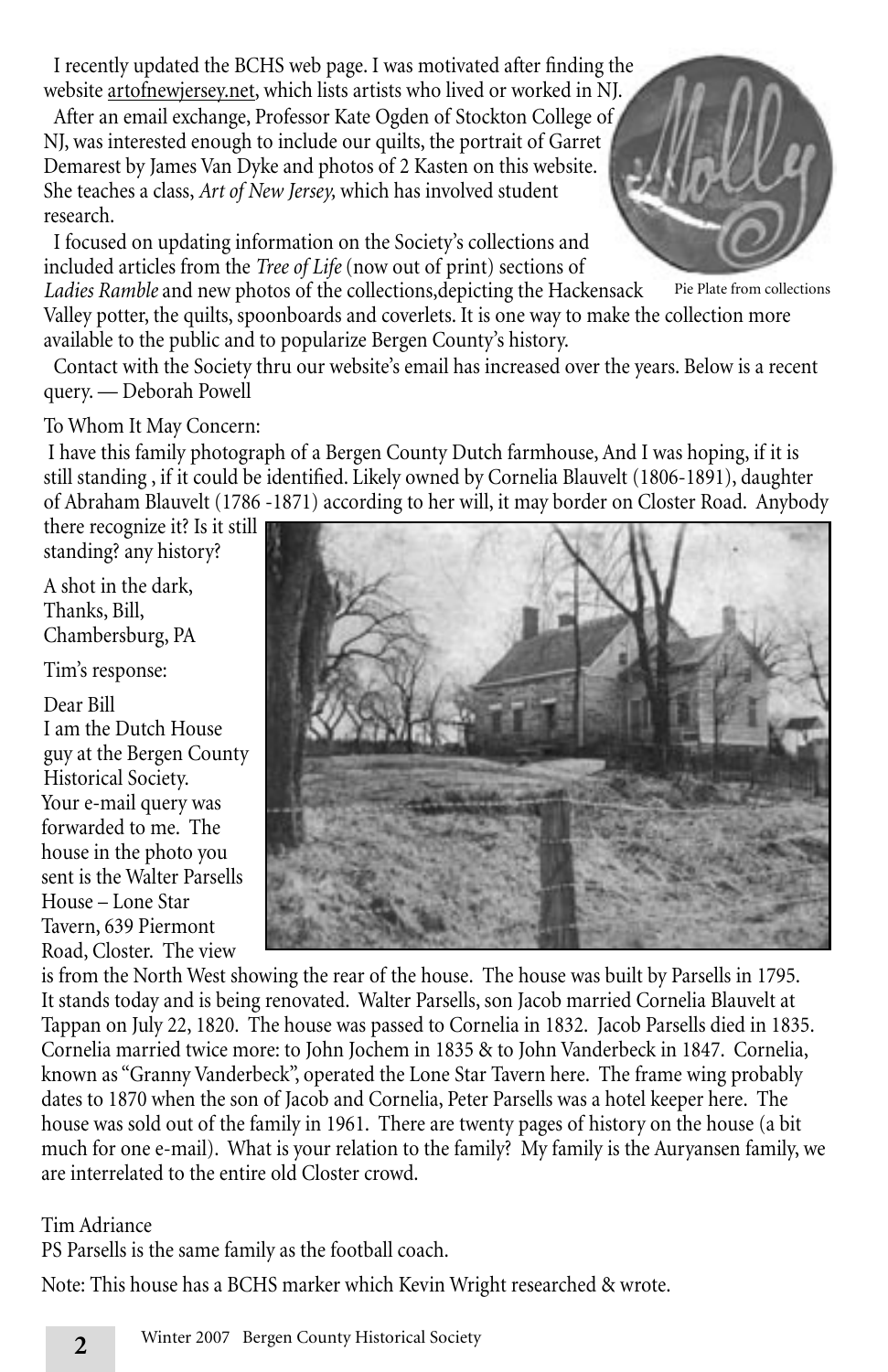# **A CENTURY AGO**

# *by Kevin Wright*

The grading on the River Edge Land Company tract, encompassing the area on the Heights along Summit Avenue and adjacent streets, was nearly completed, but a heavy storm on Monday afternoon, May 28, 1906, delayed the work. The company soon sold six building lots in its newly opened section to two citizens of Brooklyn. They also laid 900 feet of water main, besides making other improvements, and planned to erect two cottages. Charles Hoffman, of Brooklyn, broke ground for a residence on Summit Avenue, River Edge, in January 1907

During the first week of June 1906, robins were busy robbing cherry trees of their fruit. Bloomer Brothers, who had been at the coal business at River Edge for the past 25 years, retired and disposed of their business to A. Z. Bogert & Brother, who asked for a continuance of public patronage. A. Z. Bogert had been in business for about 18 years and built up "a fair trade by square dealing." Burglars blew open A. Z. Bogert's big safe in the River Edge Post Office at an early hour Tuesday morning, July 3, 1906. Although the safe door was wrecked and office fixtures damaged, the thieves were unable to open a burglarproof cash drawer in the strong box. Bogert Brothers installed a new Hall's safe in their coal and lumber office in place of the wrecked strong box.

A barge heavily laden with brick grounded in Felter's canal at Little Ferry and was stuck in the mud until Tuesday, June 19, 1906, when it floated out with the high tide. Camping-out parties had been spotted in the groves along the river between River Edge and Cherry Hill. The bungalow in the woods on the east bank of the river, between River Edge and Cherry Hill, had been christened "Riverside Camp."

Discussion of narrow bridges over

the Hackensack River led to the River Edge Bridge being measured on Monday, July 9th, when it was found that this was one of the narrowest in the county, being only 13 feet in width. Crabs were unusually scarce in the river this season. Farmers were marketing sweet corn in the third week of July 1906, a little later than in other years. The first katydid appeared on July 31st, which was interpreted as an indication of frost six weeks later.

Eleven new postcard views of prominent places in River Edge included the Congregational Church, the old stone house (reputed to be 240 years old) owned by John H. Zabriskie, A. Z. Bogert's residence, the railroad depot, the county bridge, together with William Doremus' grocery and Bogert's coal



office, etc. These postcard views were immediately in great demand.

August 1906 quickly set a new record for rainfall. Milton Voorhis, who was farming on the old William Blair place, was said to have the choicest muskmelons grown in this section. Boys from West Hoboken broke camp along the river, south of River Edge, and went home at the end of August. Plans and specifications of the River Edge Improvement Association for improving the depot grounds were ready for signatures of citizens to a petition for submittal to the railroad company.

Henry Baker's hay barrack at New Bridge (Teaneck) was destroyed by fire, believed to be the work of an incendiary, on Saturday, September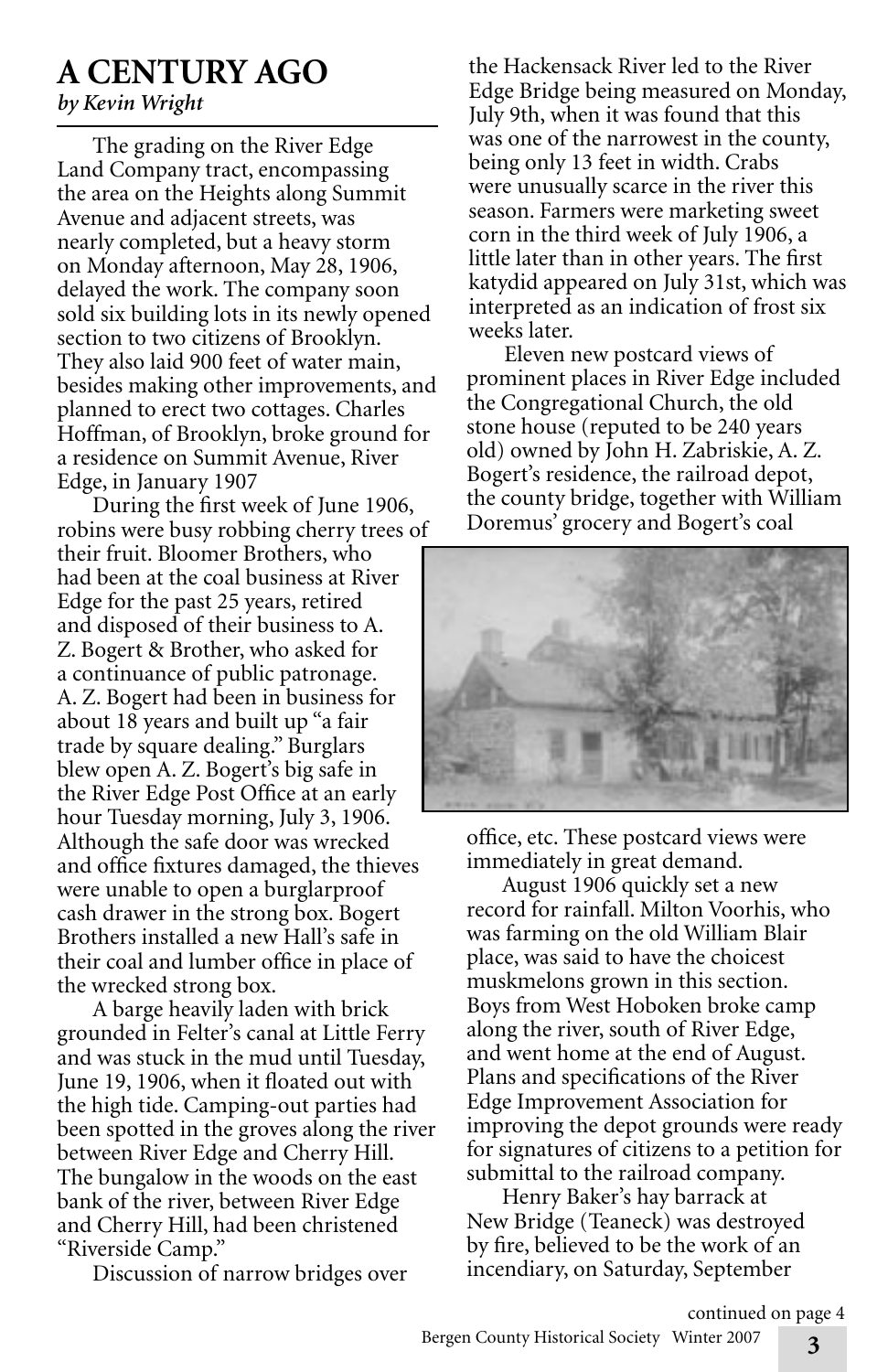#### *A Century Ago,* continued from page 3

15th. Five tons of hay and six loads of rye went up in smoke. A. Z. Bogert and J. D. Van Wagoner took an automobile trip on Saturday, September 15, 1907, to the Delaware Water Gap, via Port Jervis and other points. The River Edge Improvement Association made arrangements to supply shade trees to residents at 22¢ each for Carolina poplars and 35¢ for silver maples. The Association recommended that trees be planted 25' apart. Gustav Pfost occupied his new residence at 52 Washington Avenue in River Edge on November 1.

Crabs were plentiful in the river, having been scarce throughout the summer. Railbird shooting was done from shallow rail boats that were polled over the meadows at high tide, providing access to the birds. Excavation was made on the River Edge Land Company's tract for a residence for Mr. Mead, of Brooklyn.

The unanimous sentiment of the citizens of Cherry Hill and New Bridge, as expressed at a public meeting held October 5, 1905, favored changing the name of Cherry Hill to North Hackensack. A petition signed by two hundred patrons of the Cherry Hill post office requested the Post Office Department to effect the desired alteration in the name of the place, as advocated by the Improvement Association. Although the local reporter for *The Bergen County Democrat*  claimed, "that a majority of the citizens opposed such a change," a Postal Inspector conducted a public meeting on Saturday, October 6, 1906, and heard but one dissenting opinion out of the 100 people who were present in the firehouse when a vote was taken. Local residents believed that the growth of Cherry Hill had been retarded by the tornado that had struck ten years earlier, destroying considerable property and several lives. Odium was also attached to the name of Cherry Hill because of associations in the public mind with one of the most notorious sections of New York. Even worse, penitentiaries in Boston and Philadelphia carried the

name. Furthermore, mail destined for Cherry Hill was frequently misdirected to Cherryville, New Jersey. The name change would further augment the efforts of the Cherry Hill & New Bridge Public Improvement Association, which had succeeded in lighting the station and streets in the past year and in beautifying the station grounds.

According to a report in *The Evening Record* on November 14, 1906, the Post Office Department in Washington, D. C., notified the Cherry Hill postmaster that the name of the station would be changed in the near future. The North Hackensack Improvement Association immediately sent correspondence to the Erie Railroad, asking the name to be changed on station signs.

A letter was mailed at the River Edge Post Office on Friday, October 12, 1906, for "J. N. Voorhis, North Hackensack." Mrs. Voorhis did not receive the letter until the following afternoon, however, although she lived only about one mile from River Edge. And yet it had been claimed that by changing the name of the Cherry Hill post office to North Hackensack there would be less delay in the mails. Postal authorities finally agreed to recognize the name of North Hackensack on January 1, 1907.

While hunting upon the Hackensack Meadows in the first week of October 1906, Reuben Coyt, a well-known local Nimrod, bagged sixty-one yellow legs, a black duck and four saltwater teal. Chestnuts were on the market and chestnuts hunters had "a scratching time" in fields and woods on Sunday, October 7, 1906. Pickers were so plentiful under some trees that it looked like a picnic. In October 1906, the River Edge Land Company received 125 silver maples for planting on the company's tract on the hill.

continued on page 19 The River Edge railroad depot was newly painted and by way of variety, more green color was used than the customary "Erie orange" applied to other stations along the line. As a result of the agitation by the River Edge Improvement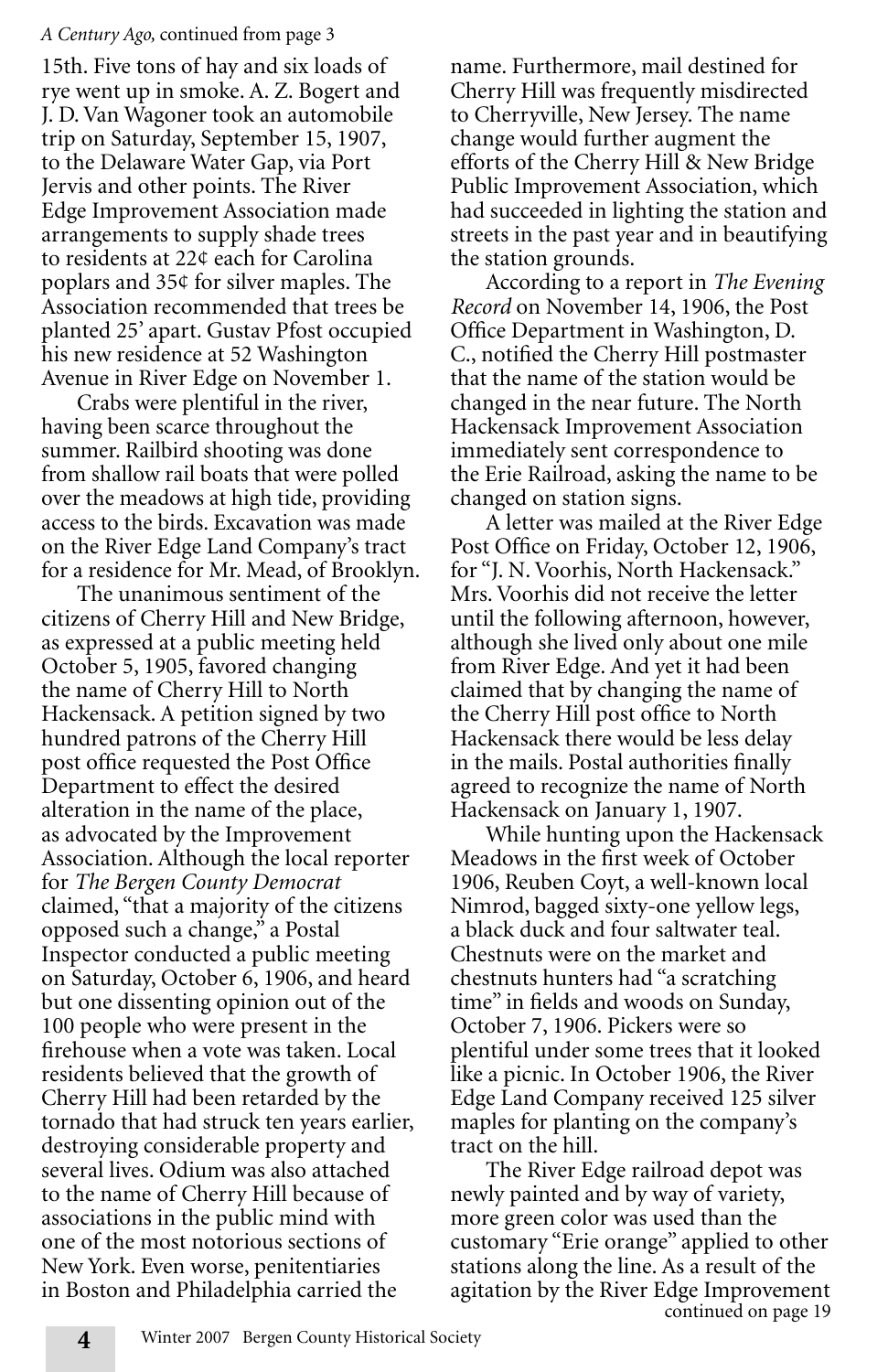# **Histories, and Mysteries, of Old Houses**<br>by Beth Potter

When Ivy Greenstein and her husband Chris Doolittle bought their 1926 Dutch colonial in Demarest, New Jersey, some 20 years ago, they had no idea that one day an old golf club would be among their most prized possessions. The club is 100 years old, hand-carved out of wood by a pro golfer from Scotland named Willie Collins—and the reason the non-golfing Greenstein/ Doolittle family treasures the club is that Willie Collins was the original owner of their house. He had the home built after he retired as the pro at the Knickerbocker Country Club in Tenafly.

If houses could talk, they'd have stories to tell—stories of all the kids who spilled juice on the kitchen floor, stories about the babies born there and the folks who grew old there, stories about the people who put green shag carpet over the hardwood floors. As a house historian, it's my business to find those stories.

A dozen years ago we moved into a Victorian on the main street of Haworth. A small bronze plaque by the front door read "E.A. King House. Built 1891." My curiosity got the better of me, and once our children were old enough for school, I set out to discover who "E. A. King" was. Now I probably know more about Ervin Abner King than his descendants. I know how he and his wife Kittie moved to Haworth from the small town of Benzonia, MI; where he had his carpentry business on 11th Ave. in Manhattan; the ingredients of the "pork cake" recipe Kittie submitted for the church cookbook in 1909 (which may explain why Mr. King died an early death); how their son Ervin, Jr. served aboard the "George Washington" in WWI, until he caught the Spanish flu; how Mr. King went bankrupt here and went back to Michigan, where he died of a heart attack 10 days after their arrival.

Having exhausted the possibilities in researching my own house, I turned to the homes of friends and family, and then to honest-to-goodness paying customers, who, like me, were curious about those who walked their floors before.

Unraveling the history of a house means being part Nancy Drew, part genealogist. One day I might be leafing through dusty old deed books in the county courthouse, the next day I'm spending hours going through genealogical search engines on the web. You need to be able to read 19th century handwriting, at the same time having a full understanding of Boolean search engines. It's been helpful to come from a career in journalism, where I honed research skills and learned to have no compunction at all about calling perfect strangers for information.

Using a mix of deeds, wills, census records, obituaries, local histories, church records, college alumni records and even town council minutes, it's possible to find out not only who owned your house and when, but what kind of real people they were. Back to our Scottish golfer—books on golfing history told us that Willie Collins came to Bergen County after jobs at the Richmond County Country Club on Staten Island and the Oakland Golf Club in Queens. His obituary in the *Bergen Record* said he taught golf to financier Bernard Baruch, Englewood's Dwight Morrow, and Woodrow Wilson. Collins and his wife Ella had one child, Donald, who married the Demarest school principal. They attended St. Joseph's Church in Demarest, and are buried at Mt. Carmel Cemetery in Tenafly. Collins served one term on the Demarest town council, where he worried that the police were overpaid, and found out that the fire insurance continued on page 6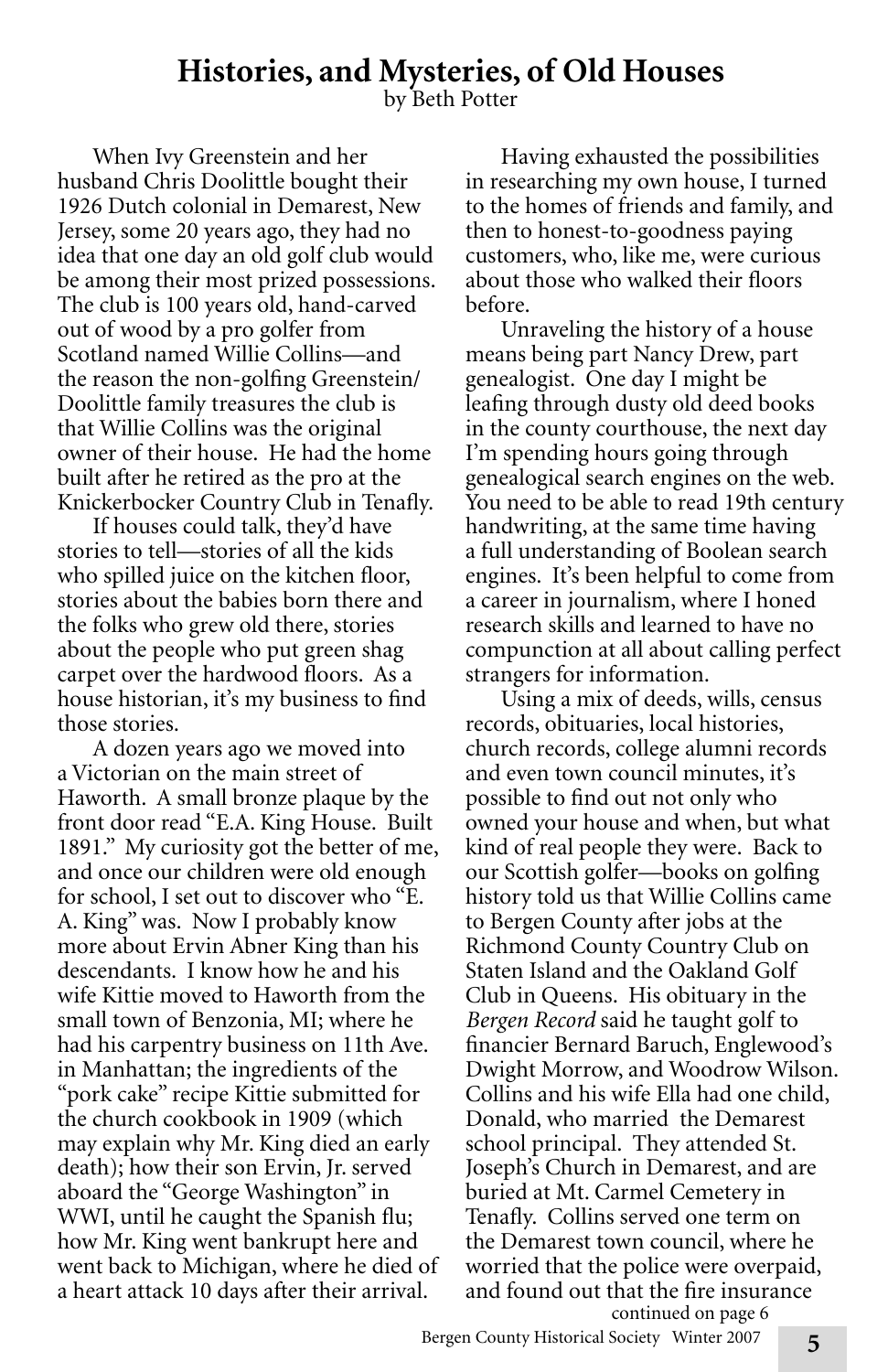*Histories, and Mysteries, of Old Houses,* continued from page 5



This 1920s house in Haworth, was built by the Franklin Society, one of the town's first developers. My research discovered that the home's first owners had a tent and awning company in Manhattan—and they supplied many of the tents used by U.S. troops in WWI. B. Potter.



Built by Ervin Abner King, in 1891, a carpenter from Benzonia, MI

on the town hall had expired three years before. Golf records showed us that Collins was one of dozens of British golfers who came over to the U.S. at the turn of the century to teach the Yanks how to play golf. Unfortunately, newspaper articles indicate Mr. Collins' talent as a golfer may have left a little to be desired—he shot the 2nd worst round ever in a U.S. Open, in 1898. As for his wooden golf club, that item turned up on eBay during a "Willie

Collins/golf" search, along with an 1899 *Collier's* magazine ad in which Collins appeared, endorsing Cuticura soap: "I can with confidence recommend Cuticura Soap to all Golfers who are troubled with sunburn. Yours truly, William Collins."

A homeowner with an 1830ish farmhouse in Rockleigh, NJ, came to me with two requests: she wanted a picture of the original owner, who was a farmer and Hudson River sloop owner named Joseph DuBois, and she wanted to know where DuBois and his wife Elizabeth were buried. The library in Palisades, New York, provided answers to both questions. Joseph and Elizabeth and a few family members were buried just down the road from

their old farmhouse, in the old Palisades Cemetery. And the library itself had pictures of many of the original local settlers, including Joseph DuBois. But I had to dig farther than the local library. By using wills on file in Hackensack, and an Internet phonebook, I tracked down Joseph's great-great-greatgranddaughter in Florida—and she provided turn of the century pictures of the house and old photos of the family. One picture even showed the family dog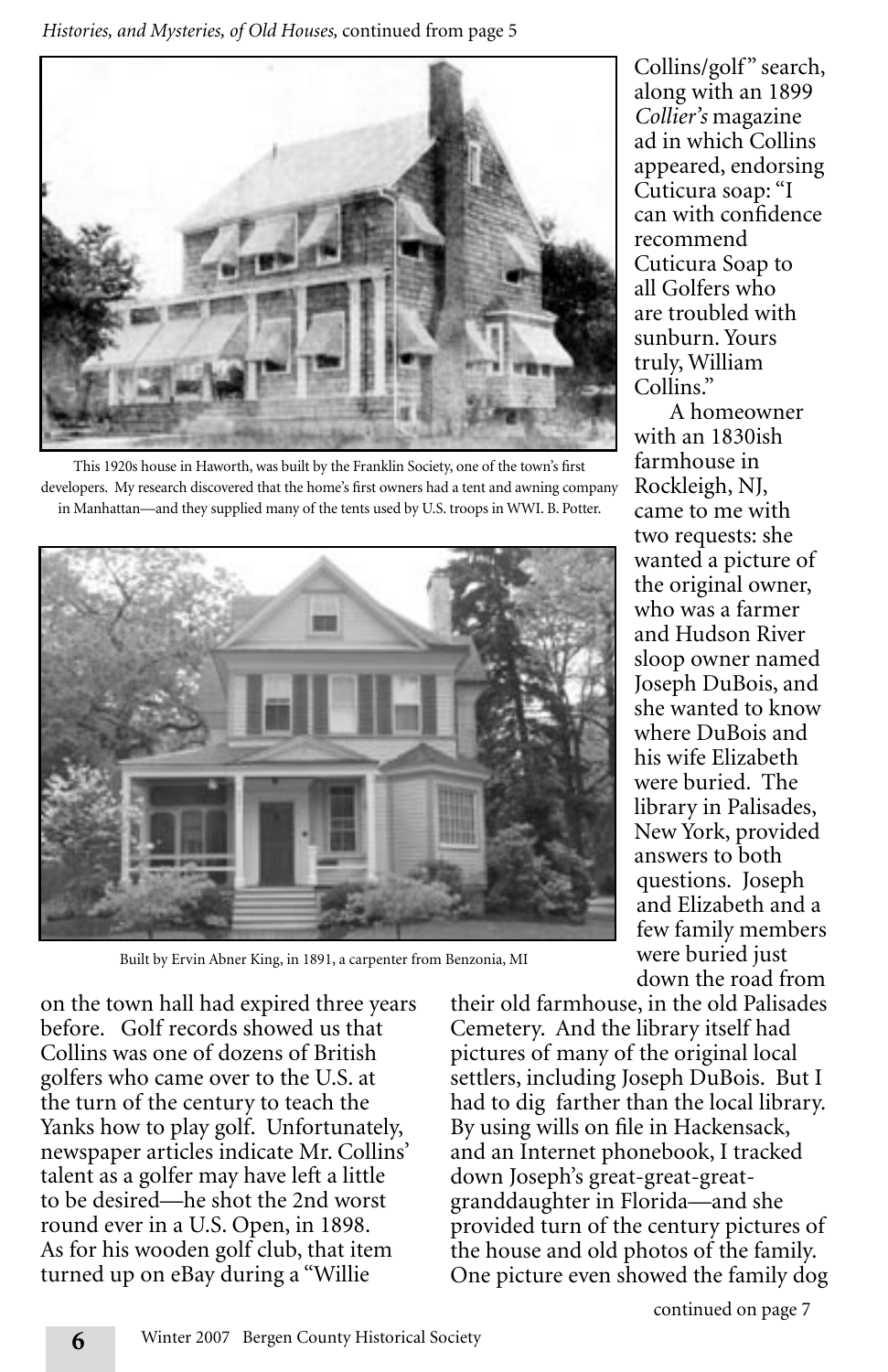in the farmhouse yard.

The owners of a 19th century home in Tenafly were lucky enough during a construction project to find a piece of lumber with the original owners' names scrawled in pencil—George B. Jellison and his wife Sarah, as well as the name of Gamaliel King, an architect of the time who had designed the Brooklyn Borough Hall. But why was King designing a house in Bergen County? It didn't take much Internet sleuthing to discover that Gamaliel King was Mrs. Jellison's father, and King was building the home for his daughter and son-inlaw.

Other "housetales" I've discovered property tax records for a house in Haworth showed it was home to a man named Berkeley Tobey, a Greenwich Village bon vivant who worked on a Socialist magazine and was married 7 times. A 1950s split-level,

also in Haworth, was built by some Rockefellers, distant relatives of THE Rockefellers. A ninetysomething year old woman from Tenafly told me her father often made "home brew" in the basement of their 1912 Colonial Revival in the Old Smith Village neighborhood.

Of course, unless you have help from a séance, there's no way to find out everything you'd like to know about a home and its owners. We have his golf club, but we'll never know what Willie Collins looked like because it seems the man never posed for a picture. But what I've learned is that even without a photographic image, it's possible to make the names on the deeds come alive. They were real people who sat on your porch and cooked Thanksgiving dinner in your kitchen. They were real children who played hide-and-seek in your backyard. It's just nice to get to know them a little bit.  $\mathbf{\hat{v}}$ 



**Bill** and **Marie Ruggiero** are moving to South Jersey. Linda Masullo has kindly offered to take on the gift shop in the Campbell-Christie House. Our best to Bill and Marie and many thanks for their years of donated service.

**Nancy Terhune** has sent out monthly postcards as a notice of events and this has been a very effective reminder. She wants to turn it over to someone else in June. We need a volunteer to step forward, involves getting info, labels and stamps on monthly basis.

**Mike Gorman** of Oradell, joins as a new trustee.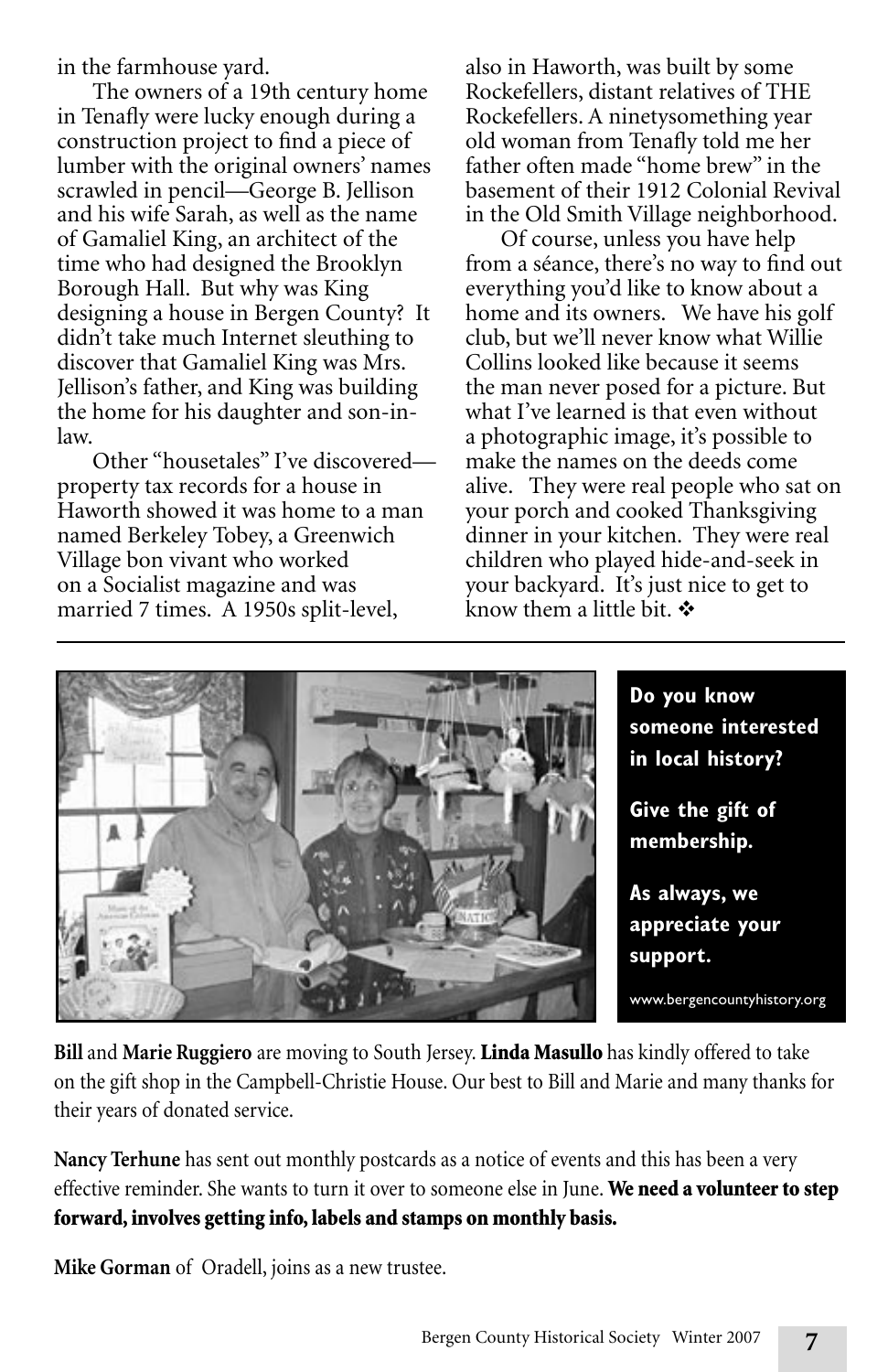# **Marginalia From Ancient Almanacs**

*Dairy of a Once Prominent Citizen of Bergen County* **from** *The Hackensack Republican,* **Thursday, July 20, 1890** 

Interesting Notes on Public and Private Affairs by an Old-Timer Who Lived in Two Centuries—A Relict of Home LIFE FROM 50 TO 100 YEARS AGO-What Some of the Pells Were.

An interesting find is sometimes made among the rubbish cleaned out of old hair trunks and other receptacles that have stood for generations in garrets or haymows of homesteads but must now go the way of all things cast aside for newer surroundings, which are not to be tainted by the presence of "trash." One of these discoveries was recently made in the shape of a bundle of almanacs beginning with 1785 and continuing under several names to 1840.

Here are "Hutchins' Almanack, by John Nathan Hutchins, at his printing office at the Bible House in Hanover Square, New York" "The Town and Country Almanac;" "The Christian Almanack for New Jersey," printed at Elizabethtown; "The Housekeepers' Almanac, or Young Wife's Oracle;" "The New Jersey Almanac;" "Farmers' Almanac, No. 23;" "Smith A. Sirman's New York and New Jersey Almanac;" and "The United States Almanac."

The old pamphlets are in good preservation and they form an exceedingly entertaining study, their margins being covered with household and farm history.

These publications, with their quaint marginalia, were collected by Casparus Bogert, great-grandfather of Surrogate David A. Pell. He was a man of note in the community, filling the office of town councilman, sheriff, and member of the legislature.

The annual issues, carefully bound together with cord and forming thick volumes, were in possession of the late Peter A. I. Ackerman, of Saddle River, and came to light in the clean up of his effects. It is well known that even at the present day the old "Farmers' Almanac" is the family diary on many farms. On its narrow margins are recorded life's drama in the household and the barnyard—marriages, births, deaths, with many business and other details entering into the life of the husbandman who has not yet reached the dignity of an aristocratic diary writer.

Some of the older readers of the paper are no doubt familiar, at least through verbal family or community history, with many of the names recorded in these ancient pages. The writing is varied, showing several distinct styles of penmanship and orthography, but in many instances it is neat and correct.



The first entry noted is under date April 13, 1785, when there was a "hen set." This information occurs in its season with the same regularity as "killed hogs," "made candels," "made starch," "began to bleach linen," "harvest begun," "begun to mow hay," "sowed buckwheat," etc. All of which had their important place in the farmer's schedule.

Hog killing was especially an event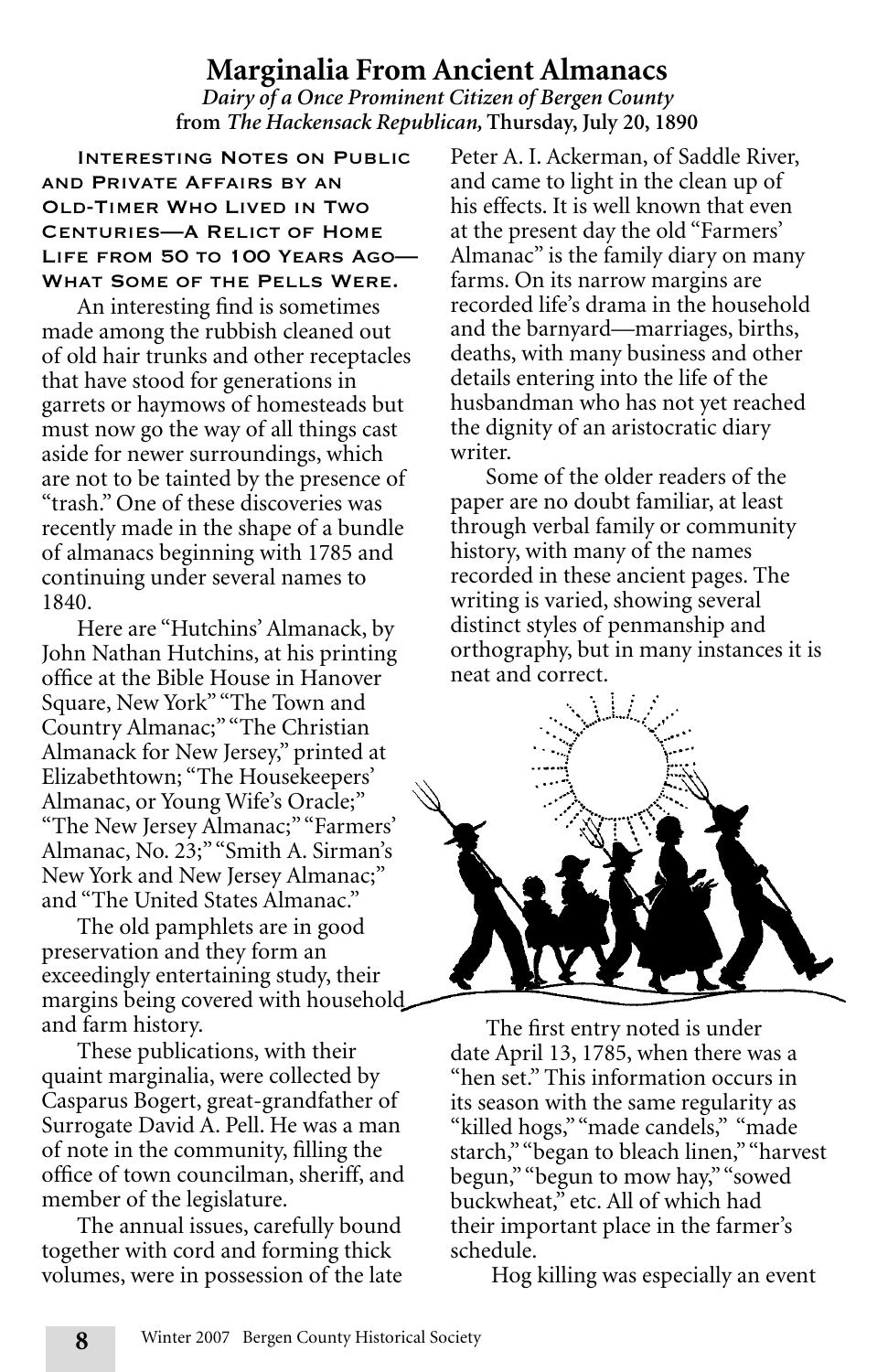that brought together neighbors in a community about the Thanksgiving season. The man who stuck the pigs was an individual of no little importance, and one who was particularly expert had his services in request over a wide territory. On "killin' day," the family was astir before daylight. Fires were lighted under great vessels in which the water was to be heated. The scaffold on which the dead animals were to be hung up by the heels after dressing, the tables on which they were to be scraped, the tank in which they were to be scalded after death, to loosen the bristles, and all other details were attended to the previous night, so that when the sticker and helpers arrived, everything was ready for active operations. There were always one or two members of the community who held prestige in guessing the weight of a hog, and they exercised this faculty with wise looks and comments as the lumbering animal, hobbled and held by a rope, was driven out to meet its fate. The process of dividing the animal into parts having been accomplished, the women took a hand in preparing choice cuts for the dinner that was so conspicuous a factor of the day. After every killing, neighbors received liberal presents of pork, sausages, headcheese, or any product of the pig. And the man who raised the heaviest porker was the talk of the gossips over their apple toddy for days. Here is an entry: "Killed 3 hogs weighing 804 pounds."

In 1786 the name Casparus Bogart, Elizabeth Bogart and Jenny Bogart appear together, and in 1792: "Jenny, 29; Betsy, 36; I, 35." Here, too, are recorded the reproductiveness of the mares Conny and Dolly, the white cow, the black cow, the one-horned cow, and the spotted cow.

In March 1793, "we got our dog" and "we knitted our socks." The number of stitches in stockings knitted for various members of the family is the

subject of frequent entry. Betsy required a generous article, as the diary says: "Your mamma to 37 stitches on Betsy's blue stockings, E. B.;" then there were "40 stitches on Betsy's blue stockings; "37 on Betsy's stockings with blue top," leaving the inference that Betsy was not oblivious to effect in memory. In '92, a Barn was built; Mary Van Dien died; "Raised the store house;" "Got done with the store house," and "Betsy begun school with Mr. Suttin."

That the diarist was progressive appears in 1794: "Did begin to take the [news] papers the 19th day of March."

The weather was extremely hot in August '96, and there were "great floods" in the Saddle River on five different dates.

On October 2 appeared the first mention of slave dealing, when he "sold Susan."

In May '96, he "took Bet down to York," and later "Got my new wagon of John Wright."

"Dine broke her thigh" on June 5th, '97, and on July 17, "Dine begun to walk," indicating a prompt healing of a serious injury. Then John Terhune borrowed 15 loads of stone, they "left the red cow go dry;" Sylvester began school, they "dried the black cow," "killed boil," and "left the spotted cow dry."

In 1798, it is told: "I was taken with Bilyaris fever the 31st day of August, and it was two months before I could leave my room," which kept him from the election held October 9 and 10. The fact that "Mink put on his shoes the 30th of November" was of sufficient importance for preservation in this history. And about this time it is again entered: "Begun to take the paper." Why he had ceased taking it, or what paper it was, are unsolved mysteries. This taking papers was very desultory, for a similar entry, "begun to take the papers," appears in May '98. In 1800, "Paramus Church was raised 14th Day of June." continued on page 10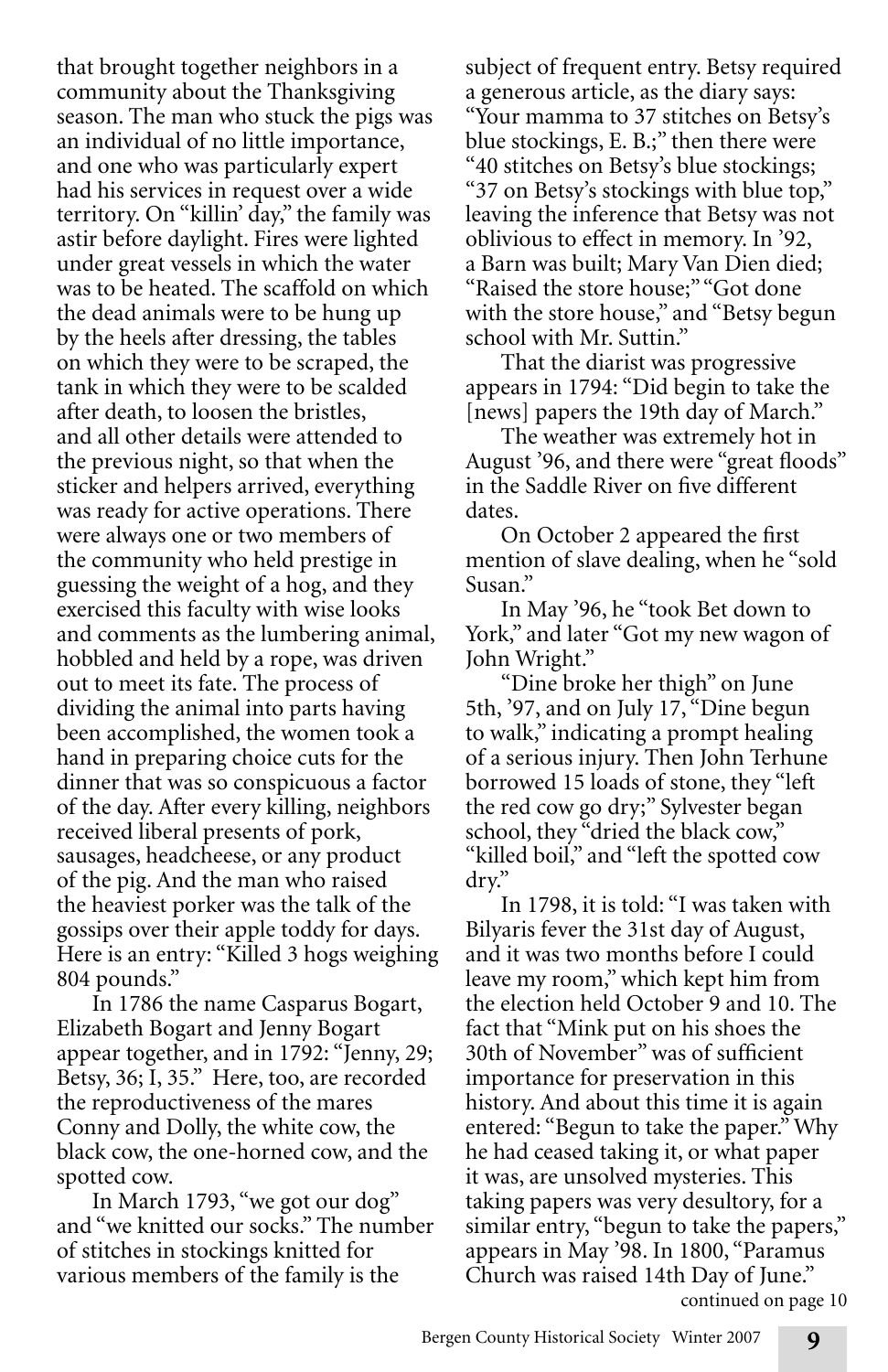#### *Marginalia,* continued from page 9

This doubtless means that the church was rebuilt. The event of the year, however, fell upon October 21, when "Betsy's Twins bourned."

This appears the following year: "I was elected sheriff on the 13th and 14th of the present month of October, 1801, for the County of Bergen. C. B."

The Pells were great sea faring men, and there are many entries of the sailing from New York to William Pell, William W. Pell and John R. Pell; all of whom became captains of vessels. Captain William Pell sailed for Cadiz in January 1802. It is presumed that he is the William Pell who in 1797, while commanding the ship *Columbus,* owned by the Royal Company of Philippines of Madrid, Spain, was captured by the British privateer *Vulture.* After nine weeks in captivity he retook the vessel from the prize crew and landed a valuable cargo safely in port. The following translation of a testament from the company to Captain Pell is now in possession of Surrogate David A. Pell. The document is in good penmanship, but it was apparently done into English by a Spaniard, who was not a master of the language; but the paper shows that the "Royal Company" had a high appreciation of the Yankee skipper's bravery and the service he rendered.

"Sir: Although as soon as you arrived at the Port of St. Lucas with the Ship Columbus, we have constantly demonstrated to you the Credit & particular esteem, which you merited from us, for the good management of your commission, through the voyage that you undertook, with said Vessel, since she sailed form Bordeaux on 20th May 1797, bound to Trinijuebar, & on her return from that Port, & that of the Island of France, till the said Port of St. Lucas, on the 28th day of November Last, & Although we have particularly expressed to You our greatest Satisfaction, for the interesting

News of the arrival into a safe port of the rich cargo, of said Vessel, belonging to the Royal Company. And Although that we had also manifested to you directly the just homage of gratitude & praise for the hazardous but Well Combined and happy attempt in which you succeeded, on the 24th day of November, on the coast of Huelva, in rescuing this Vessel from the Power of an English Officer and 9 Sailors of the English Privateer called the Vulture, who had taken & kept her Nine weeks & were conducting her to Gibraltar. Yet as you have announced to us your early return to your country we feel the agreeable Necessity to renew to you all our former acknowledgements & to assure you of the everlasting gratitude of the Company & its Administrators for the Signal Service rendered to them on account of the aforesaid retaking. More Particularly so we avail ourselves of this opportunity to express to you our wishes, that they may rest forever in your Memory, our respectful Plaudits, which we proclaimed when we heard of this Heroism proceeding from your Courage & your Prudence, which shows nothing equivocal of your Loyalty, disinterestedness & good faith. And although we have not a new opportunity to avail ourselves of your talents, which have exceeded the hopes & Confidence, which the owners of said Vessel placed in you, you may return to your Country not only with the Satisfaction, which your Courage and generous conduct must have caused, but with the assurance that in the Annals of this Royal Company, it will be rendered as long as it shall last, and the remembrance of you, Sir, will Sweetly remain in our memories & in that of its Administrators, sentiments of esteem & Gratitude. From your honesty, Courage & the Greatness of our Soul, they have everything to expect in return, & we remain satisfied in the hope that you will demand our Services. That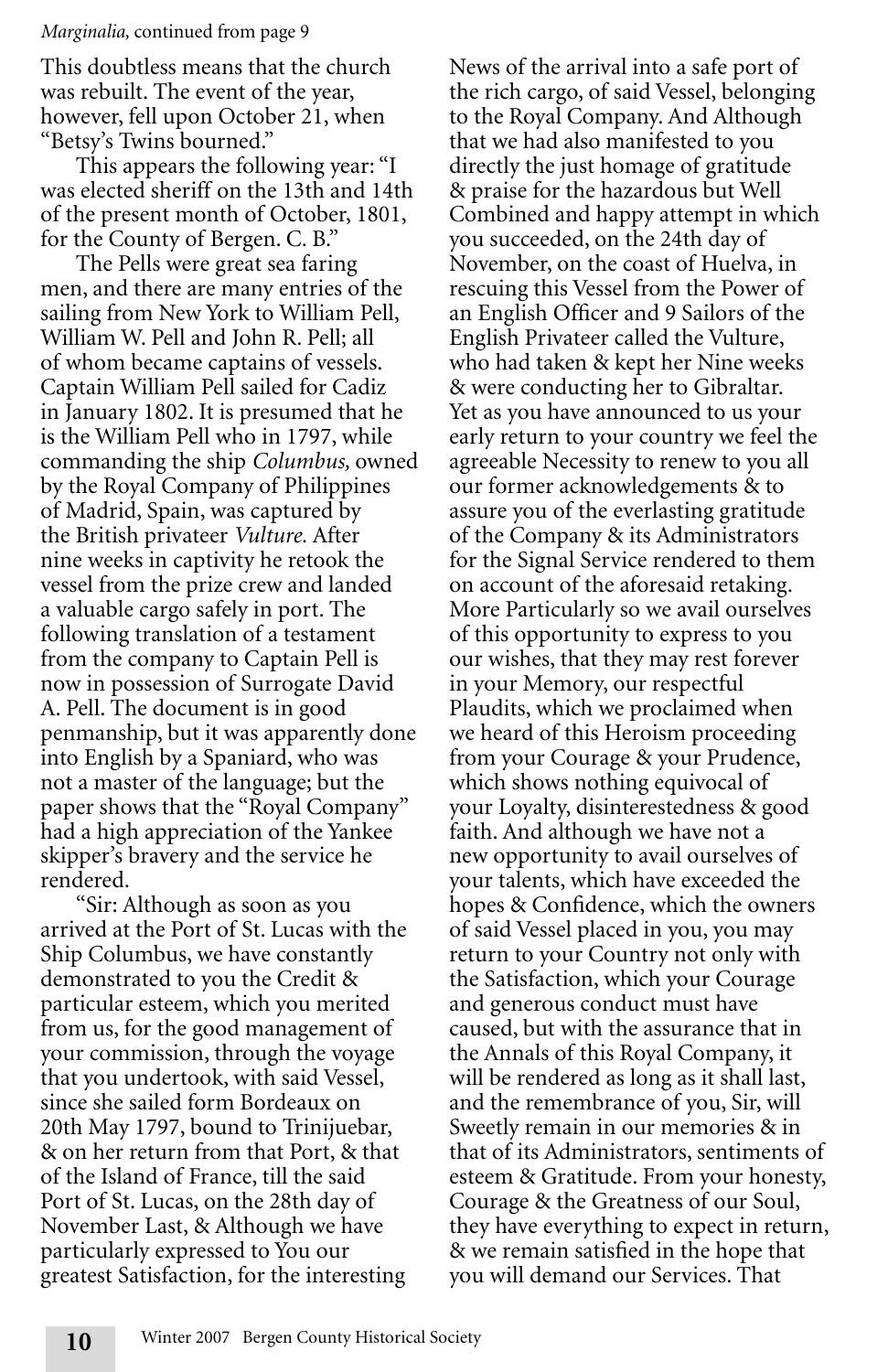you may return soon to the bosoms of your family & Country is our first wish, as also that in your Career of Life each succeeding day may become more brilliant than the Past, so that they may in comparison dissipate in part the Splendor, which has been so useful to this Royal Company, as well as grateful to the Assembly of the Government & Direction.

Our Lord keep you many years. Madrid, May 21, 1799 For the Royal Company of Philippines, its Directors, Signed, MARTIN ANTONIE HERA JUAN MAD'L DE GANDASEQUI William Pell, Esq.

In March 1802, it is recorded: "Begun to be sick with the measles, broke out," which was not a dignified ailment for a high sheriff.

This entry suggests a possibility of error in the commitment of a prisoner: "Myself and my brother John went down to Trenton on the 19th day of May with the negro Frank and had to bring him back to Hackensack." Later there was better success: "Frank and Colly I took out of Hackensack gaol on the 8th day of November and took them down to state prison."

On Dec. 27th, the family "bought a new tea cetel."

In 1803, the sheriff was in a wreck, which is told of thus: "Coming from Trenton on Tuesday, 30th day of May, the mail stage overshot at the Ten Mile Run."

In November 1804, he "made a cistern at Hackensack.' Jane was married Dec. 2 and Jane moved Dec. 13. Evidently Jane wasn't affected by the thirteen superstition.

In 1805, he "Bought a clock from James Vervelen for 25 pounds," which was a good price for a timepiece. It was no doubt one that had its "station in the hall" and probably still "points and beckons with its hands" in the

countryseat of some descendant of the original purchaser.

In 1806, Mr. Bogart "Bought a riding chair of Mr. Cleveland, for which I paid him \$125." Five years later he put down: "Got a new riding chair from Jacob J. C. Zabriskie in exchange for my old chair, for which I paid him \$120 and the old chair." A riding chair was a swell rig of the day, being a two-wheeler for one person.

In 1806, he "Began to take the Shepard Kollog paper, No. 1206." It would be interesting to know what paper this was.

Under date of June 22, 1813, is recorded the purchase of "a negro woman by the name of Bett of David J. Ackerman for \$100 and a black boy for \$ 12.50 of the name of Tom." In September Bett and Tom were sold to Armand Leonard of New York City for £ 45, which was a good bargain. And in October Mink was sold for \$275.

About this time, the second wife of Cornelius Bogart died at 2 o'clock p. m."

This entry is found in 1814: "The legislature did rise the 14th Day of this month of February 1814, and I got home the 15th, about 6 o'clock p. m. C. Bogart."

Cornelius Cadmus took his young Tartar, which was probably a blooded horse, "to use him to harness and saddle, and is to return him again the first of October next."

"A black girl by the name of Sara" was bought in July and "the Negro woman Gin" was sold to Cornelius I. Kipur [Kuyper]." "A black woman and a black boy" were purchased for \$125.

Here appear further records of "stitches" on stockings—some dark blue, others with light blue tops.

There may be some residents of Hackensack who remember Cornelius Bogert's schooner *Constellation.* In the marginalia it is said she was launched August 1814 and "the head workman was Jeremiah Jennyanch" Yeriance.

continued on page 12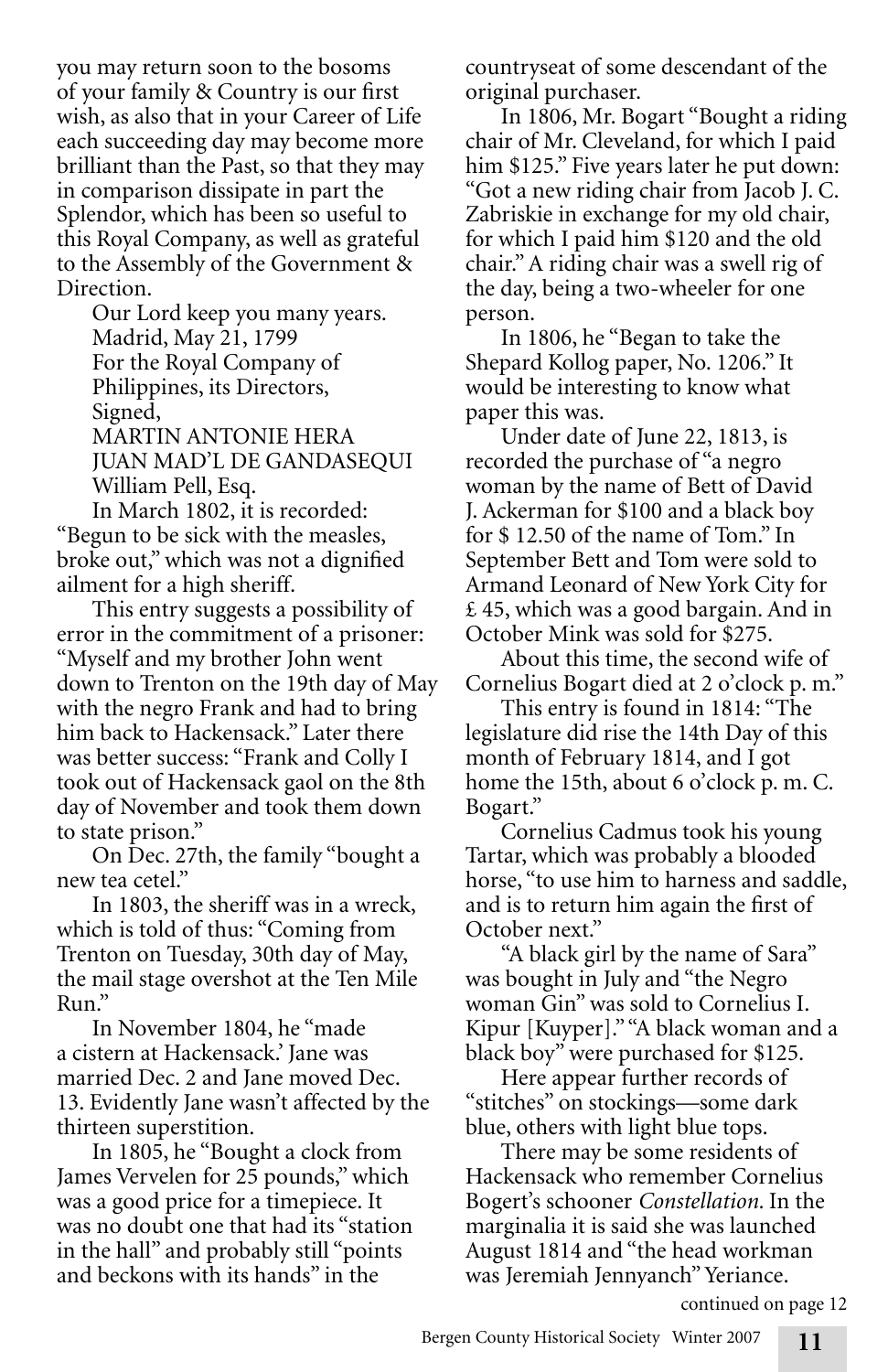#### *Marginalia,* continued from page 11

John A. Bogart and Elizabeth Schuyler were married Sept. 19th; Jacob A. Zabriskie & Jane Terhune on the 30th.

Those were the days of pure applejack. It was the native drink, a supply of which every family kept on hand, and this entry indicates how farmers procured it: "Sold 405 bushels of apples to Benjamin Oldis at one shilling a bushel or 6 quarts of spirits for 10 bushels of apples." Mr. Oldis was noted for the excellent quality of "Jersey lightning" that he supplied.

The meaning of this entry in March 1816 is not so clear, but it probably relates to an arrangement for comfort during a severe winter. "Took the

petition (partition) out of the room, but it was taken out too soon, it should have stood till the Saturday before Easter." At this time, "Mr. House cleaned my clock," the widow Hopper died, and "Lewis Moore sailed out of the port of New York in the ship Ram Dololl Tay, Goodwin, master, for Calcutta."

1817 was the year that kept the diary writer busy.

In January, "Jane comes," March 4th, "Jane went home," March 7th, "Jane died." Among other occurrences in June was the death of Nicholas Van Dien, at the building of a hog pen. John B. Pell sailed for Batavia in July; "paid Mr. O'Neil \$2 for one quarter schooling for Casper A. Pell;" he took "10 loads of clover out of the young orchard;" "Wm. W. Pell sailed on board the ship *Ontario,* Capt. Depyster for Canton in India."

The rye crop was a good one— "Raised 5,410 sheaves of rye in the year."

Here comes some important household notes: "Sale gums cut," "cleaned one back room," "bed curtains put up," "cloth to mill." Then follow the deaths of Abraham Bogert, Gen. John A. Schuyler, Albert James Bogert, and

Jacob Zabriskie.

In March 1818, there was another purchase of a slave, when a woman named Cate was bought of Rev. John Demarest for \$50. The same month "sowed summer rye in the court yard of E. Pell."

Fort Lee was then and for many years after the local shad market and these old almanacs have frequent reference to trips there for the purchase of the fish, which brought \$9 to \$14 a hundred.

The setting of hens was a matter of sufficient importance for careful chronicle and there were so many of them that it was necessary to



Feeding the chickens at the Steuben House about 1909

register their location. Thus the record shows "2 hens set in the windmill; 2 hens set in the crib above the horse; 1 hen set in the stable."

Wool was taken to the factory of John Morrow to be manufactured into "Sattanet at 7d. per yard." "Miss Pell has paid to Martin Romaine for coloring ten pounds of green woolen yarn, 15 shillings." In the same line is an item: "37 ells woolsy linsy ran 5ells out of a pound" and "Paid John Wallenberg \$2.50 for making a flax crackle, in the presence of Nicholas John Zabriskie." He raised 275 pounds of swingle from one pound of sowing in the year."

Mr. Bogart was in the legislature again in 1819 and 1820. The legislature met Oct. 25, 1819, and met again Jan.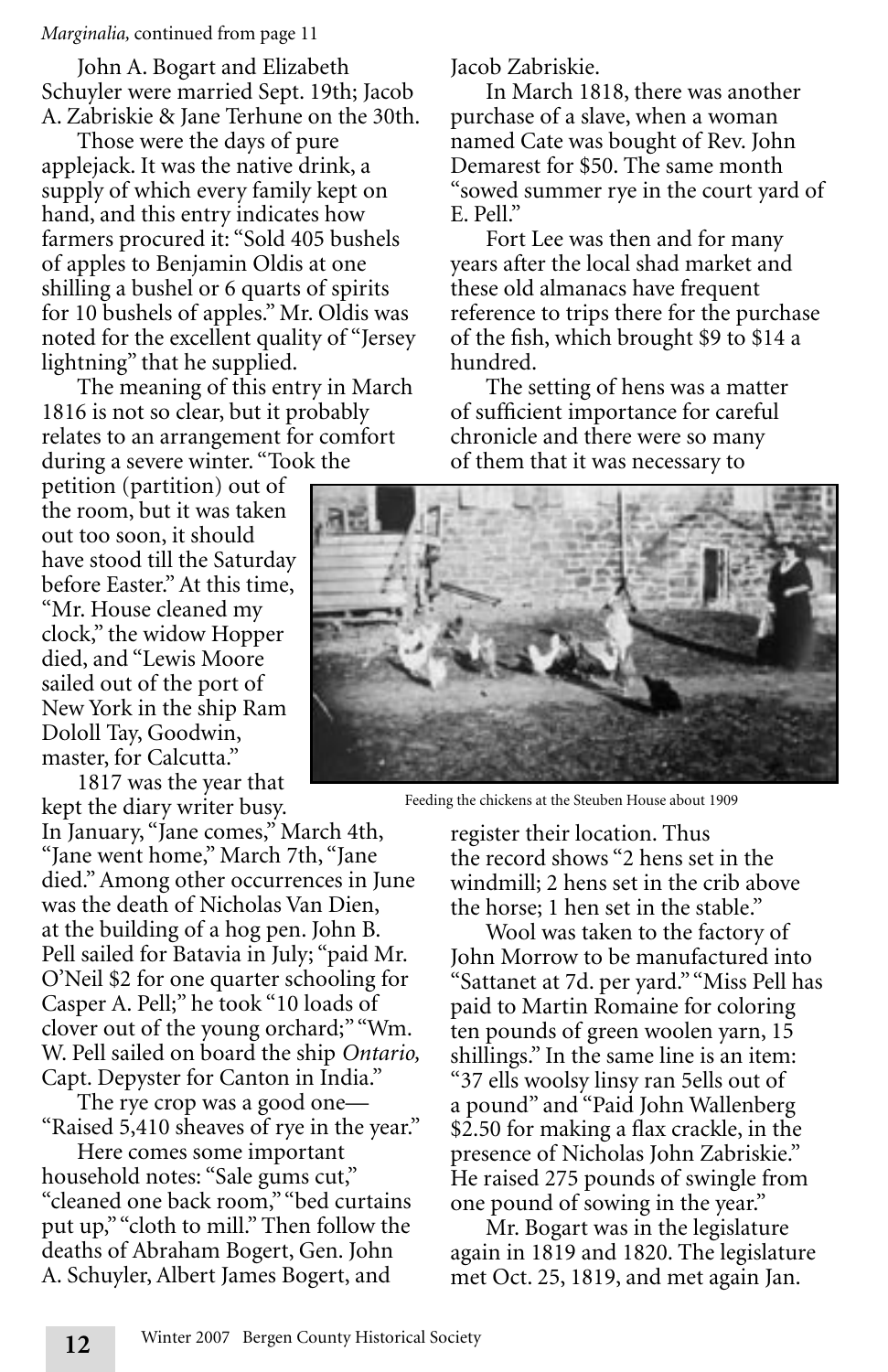12, 1820; then it adjourned to March 3; then to May 17, and "the legislature rose sine die June 13. Got home the 15th."

The winter of 1820-21 was a record breaker for low temperatures, as witness this: "Casparus Hough, jun'r, crossed on the ice from New York to Jersey City the 25th day of January 1821, and my son Cornelius the next day, 26th."

September 27, 1823, "Cornelius C. Bogert and Edward I. Earle's schooner Leander was lanced."

"Mr. Gardner began to take the Star and Bergen Farmer with Vol. I, No. 37, July 18, 1824." This was one of the first papers printed in Hackensack.

The purchase of a \$2 hat for Frank called for mention in 1824.

Mr. Bogart presumably lived in Hackensack from the time of his election as sheriff until 1830, when he made entry: "Moved back to Paramus, April 27th."

On the first page of the almanac for 1835 is the query: "On the 8th of March I wonder where we will be!" and at that date in the calendar is an X. Adam Boyd died August 15 of this year.

Those familiar with life on the farm in the beginning of the century will have a keen appreciation of what to the less informed will appear as merely quaint or curious in these old data of family doings. Shearing sheep, thatching a barn, building a ribbon fence, knitting mittens or socks, cleaning a back or front room, the birth of a child, a calf or a colt, with hundreds of other events were of importance in the family or neighborhood. With this view of the matter these old almanacs and their marginalia are interesting if not instructive study.

Incidentally it may be noted that the Elizabeth Pell whose name appears in one place was the wife of Chancellor Zabriskie.

The first Pells were an old English family of Northamptonshire, and were also connected with London affairs.

Several of them came to America in the early days of the colonies. John, son of Rev. John Pell, came in 1670. His uncle, Thomas Pell, settled at New Haven in 1635. William Pell settled in Boston in 1635. Anne Pell, daughter of John Pell, was a woman of social distinction, and a great friend of Governor Thomas Dudley. The family is frequently referred to in "Dudley's History."  $\cdot \cdot$ 

from Kevin W. Wright files

# BCHS Officers & Board • 2006 - 2007

## **Officers**

President • Kevin Wright First Vice-President • Gail Goldstein Second Vice-President • Nancy Terhune Secretary • Janet Strom Treasurer • Mike Trepicchio

## **Trustees**

Catherine Cassidy, Albert Dib, Deborah Fisk, Mike Gorman, Jack Goudsward, Dawn Hoffman, Linda Masullo, Eric Nelsen, Denise Piccino, Beth Potter & Deborah Powell.

# Trustees Emeritus

George Laurence, David Whieldon and Gus and Jean Newman

# Past Presidents

Albert T. Carpenter 1955-58 Henry Dobson 1958-61 Frederick W. Bogert 1961-63 James M. Ransom 1963-66 T. Robert Kammer 1966-68 Emorie Leiby 1968-71 Albert B. Deardon 1971-74 Marden R. Nystrom 1974-77 Leo R. Halligan 1977-80 Richard W. Lenk, Jr. 1980-83 John E. Spring 1983-86 Janet Odence 1986-89 Frank Lawrence 1989-91 Timothy Adriance 1991-94 Amy Adamo 1994-97 Robert Griffin 1997-00 John Heffernan 2000-03 Todd Braistead 2003-04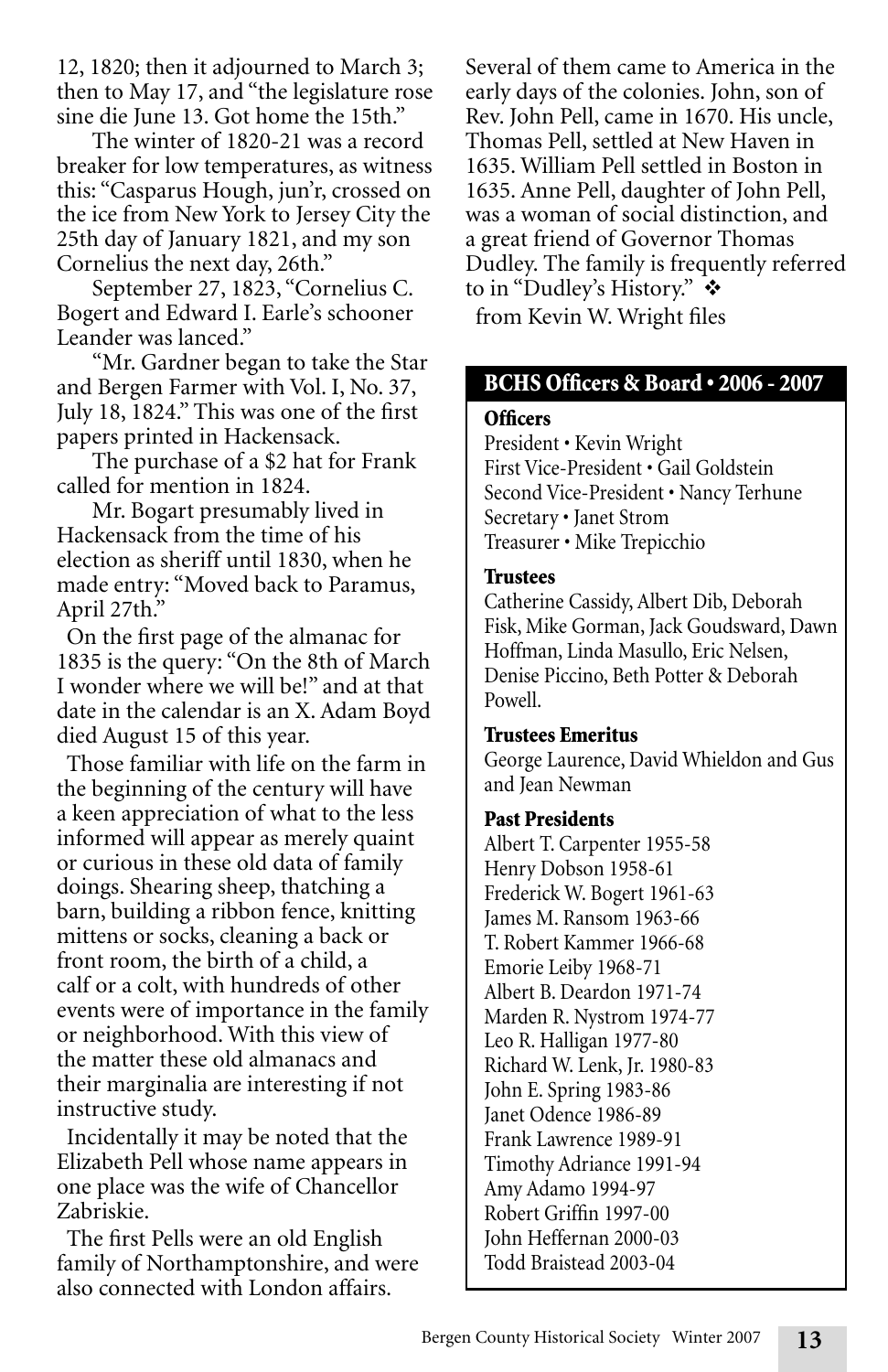# **A Zabriskie Mystery Solved through eBay**

by Robert D. Griffin, Past President BCHS

The late historian and genealogist George Olin Zabriskie was renowned for his well documented and detailed articles and books on New Jersey Dutch families. His magnum opus was a massive, 1,950 page two-volume genealogy on the Zabriskie Family.

Among the more interesting stories contained in Zabriskie's book is that of Jacob C. Zabriskie, grandson of the immigrant ancestor, Albrecht Zabriskie, and the son of Christian and Leah (Hopper) Zabriskie. According to George Olin Zabriskie, his ancestor, Jacob C. Zabriskie, who was born at Paramus, (Bergen Co.), NJ 22 Dec. 1724, owned the Zabriskie (grist) Mills at Red Mills (later known as Arcola and located on the Saddle River). He was an ardent patriot known as "King Jacob," and served as a freeholder. He married Lena Ackerman, d/o Garret and Jannetje (Van Voorhees) Ackerman and sister of his brother Albert. The author further explains in an Appendix to his book, "On 11 May 1778 he was a prisoner in

13 Feb 1781, Jacob received payment for wood and carting for the American forces."

In December 5, 2006, a New York Superior Court document dated July 1787, listed on the Internet auction site eBay sold for \$178.49. It was misidentified as a piece of Judaica, because the seller didn't understand Jersey-Dutch naming patterns or the historical origin of the Zabriskie family in America:

New York Superior Court: Of the term of July in the year of our Lord one thousand seven hundred and eighty seven.

City and County of New York SS: Jacob C Zabriskie complains of Andrew David Van Buskirk in custody. For this, to wit, that the said Andrew together with divers other persons unknown on the fifth day of April in the year of our Lord one thousand seven hundred and seventy eight at New Barbadoes in the county of Bergen, to wit, at the City of New York at the Dock-ward of

May 1779 Jacob was the Provost Prison in New York City, *reason therefore or duration of not now evident.*[emphasis the author's] In stabbed 15 times during a Tory raid. In Feb. 1780, Albert Zabriskie, a British spy, recommended to the British authorities that the Zabriskie Mills be seized during the raid being planned. The raiders did go to Red Mills, but left without burning the mills. In Mar 1780 and on

Newton of the time of July with year of our land can ship tour Mougand seven hundred and ughly seen. City and County of New York B. Josef & Labryhis com Whamp of Anithon David Tan Bushirk in custody & to this, to wil that the soid And no tegather with dong ther powery unknown on the fifth day of the in the year of our lord one thousand seven hundred and stoenly eight as you barbades in thousandy of Borgen, to wit, at the billy of New York at the White ward of the said tily in the bounty of Seconds force and armote with more gun and bayond; made an a frault upon him the said face, and him the said face then and then took and impressed at, and to the city of sewijork carried and them. in prison heft for a longtime, to neit, forthe mere efught mouth sand ten days and also the good . chattely of him the said facet, to will, one manogithe posser few pounds one quins one hal one great beat, and one blanket, of him the said face bar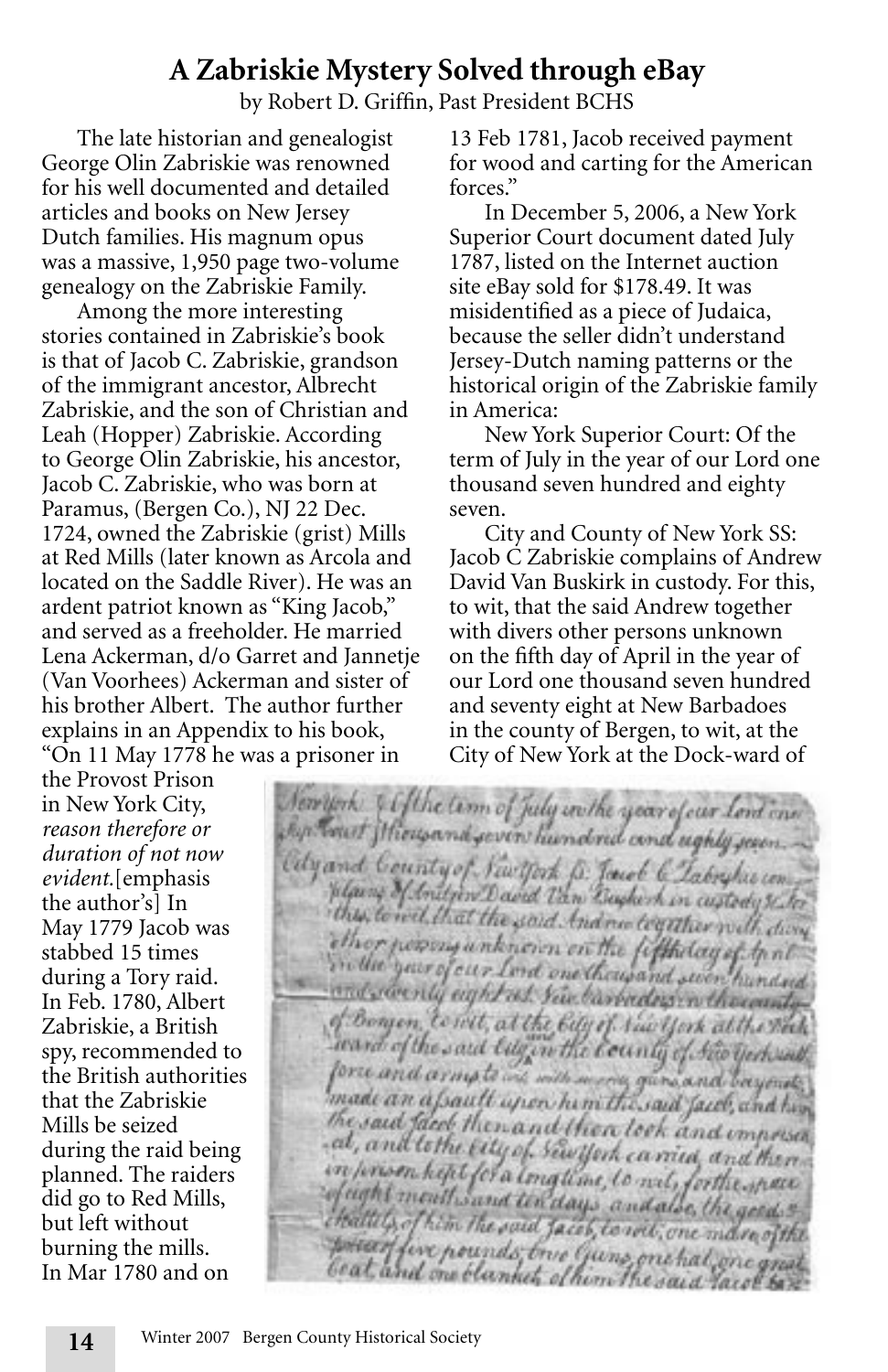the said City and in the County of New York with force and arms, to wit, with swords, guns, and bayonets, made an assault upon him the said Jacob, and him the said Jacob then and there took and imprisoned, and to the City of New York carried and therein prison kept for a long time, to wit, for the space of eight months and ten days and also the goods & chattels, of him the said Jacob, to wit, one mare of the price of five pounds, two guns, one hat, one great coat, and one blanket, of him the said Jacob of the value of ten pounds at New Barbadoes in the County of Bergen aforesaid, to wit, at the City of New York at the Dockward of the said City and in the County of New York found he the said Andrew then and there took and carried away, and converted and disposed of the same to his own use, & did to the said Jacob other injuries against the peace. And also for this that he the said Andrew together with divers other persons unknown afterwards, to wit, on the sixth day of April in the year last, aforesaid, at the City of New York at the Dock-ward of the same City and in the County of New York with force and arms, to wit, with Guns, bayonets, and swords, made an assault upon him the said Jacob and him then & there took and imprisoned and him the said Jacob in prison there kept for the space of eight months and ten days, and also the goods, Chattels to wit two pair of stockings and one handkerchief of him the said Jacob to the value of twenty shillings then and there found then and there took and carried away, and other enormities to the said Jacob then and there did against the peace of the people of the state of New York and to the damage of the said Jacob five hundred pounds: and there of he bringeth suit.

Morris Attorney } Pledges of } John Doorich

For the Plaintiff } prosecution } City and County of New York SS" Jacob C. Zabriskie puts in his place

Robert Morris his attorney against Andrew David Van Buskirk in a plea of trespass.

Thus, we learn of King Jacob's imprisonment for 8 months and 10 days from April 5, to December 25, 1778. It appears he was released on Christmas Day.

Of Andrew David Van Buskirk, we know only a little, and nothing of his motives for kidnapping and holding Jacob C. Zabriskie. He never served in a military regiment, although a Loyalist. The State of New Jersey ordered his arrest and in early July 1777, 150 militia under Major Samuel Hayes of Newark were dispatched to apprehend him. In a letter from Hayes to Livingston reporting on the raid, he confirms his taking Andrew Van Buskirk on Barbadoes Neck. He mentions that Van Buskirk had taken the oath of allegiance to the State of NJ about 3 weeks prior and since that time sold provisions to the British, and he was arrested for having "committed high treason." His property was confiscated two years later. Afterwards, this led Governor William Livingston to write to George Washington:

 "The Council of Safety has pretty well suppressed the Spirit of Disaffection in this County; & I hope by the vigorous measures lately adopted, we shall soon reduce that almost totally revolted County of Bergen to the obedience of the States."

 Andrew was the son of David(4) (Andrew Laurens(3), Laurens(2), Laurens A.(1) and Rachel Van Horn. He was b. Schraalenburgh ca. 1755 and m. 13 August 1779 Cornelia Van Norden. David(4), b. 3 Jul 1721, m. at Schraalenburgh 27 Sept. 1744, Rachel Van Horn d/o Christian Cornelissen and Francyntje (Banta) Van Horn. Many members of the Van Buskirk family were known Loyalists and several fought for and served in British military units. December 26, 2006  $\cdot$ 

continued on page 18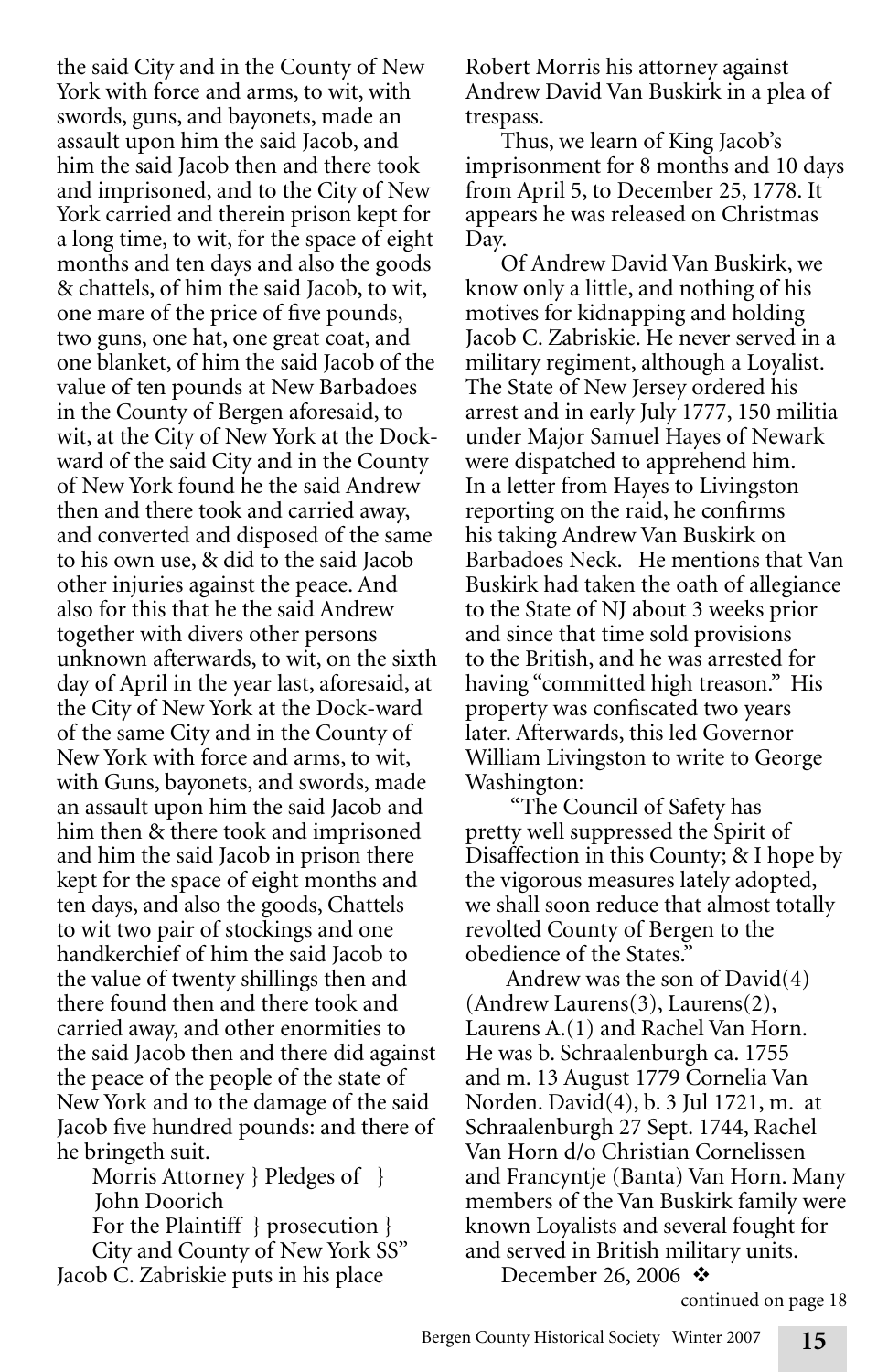# **Franklin Lakes' Contribution to The Battle of the Atlantic**

By Jack Goudsward

The towns' involvement in the Battle for the Atlantic started long before the dark days of World War II. It can be traced to the latter days of World War I.

During World War One the United States Shipping Board put out a call to all America to contribute funds to revitalize the U.S. Merchant Fleet and replace the ships lost in the war. Franklin Lakes, then part of Franklin Township, answered the call. The money they contributed was used to build the "West Campgaw". It is said that Mrs. Woodrow Wilson picked the name "West Campgaw from a group meant to perpetuate Indian names. Such pride was felt, for this patriotic act, that during the initial Scrap drive for the Second World War the name of the "West Campgaw" was evoked to rekindle the patriotic fires. (Braun 1965, *Wyckoff News* 1941)

The ship was built in 1920 by the J.F. Duthie and Company of Seattle, Washington, too late to enter war service. Her administration was placed under the Merchant Fleet Corporation, and then operated by various ship

did not exclude her from nautical superstitions. Such is the events of her 1923 crossing of the Atlantic. Sailors have the superstition of not singing religious hymns. This was avoided at all costs unlesslestprovoked. This taboo was broken by two Methodist clerics. One was the son of the Methodist Bishop of Ohio and his friend from Dartmouth. They were working their way to Europe. The crews said they were punished with two days of a gale and two more days in fog in ice filled waters. Luckily for the clerics some traditions have passed on; such as the tradition of throwing the offending person or persons overboard to placate the masters of the deep and calm the ocean. This is not the last time the West Campgaw felt bad weather. On her 1932 crossing of the middle Atlantic she encountered a force eleven gale with a barometer of 28.73. (NOAA 1923, *New York Times*  1923)

But the *West Campgaw* was not all superstitions and bad weather. Good news and acknowledgments did come her way. Late in 1927 the *West Campgaw* was one of 94 ships out of a fleet of 285

companies. She was operated by the U.S. Line through its subsidiary the "Yankee Line". This allowed the American Ship to trade with U.S. possessions. She started her career by plying the Atlantic. (Colton 2006, *New York Times*  1927)

Being a modern ship



Final resting place of the S.S. Campgaw / Capira and the U-609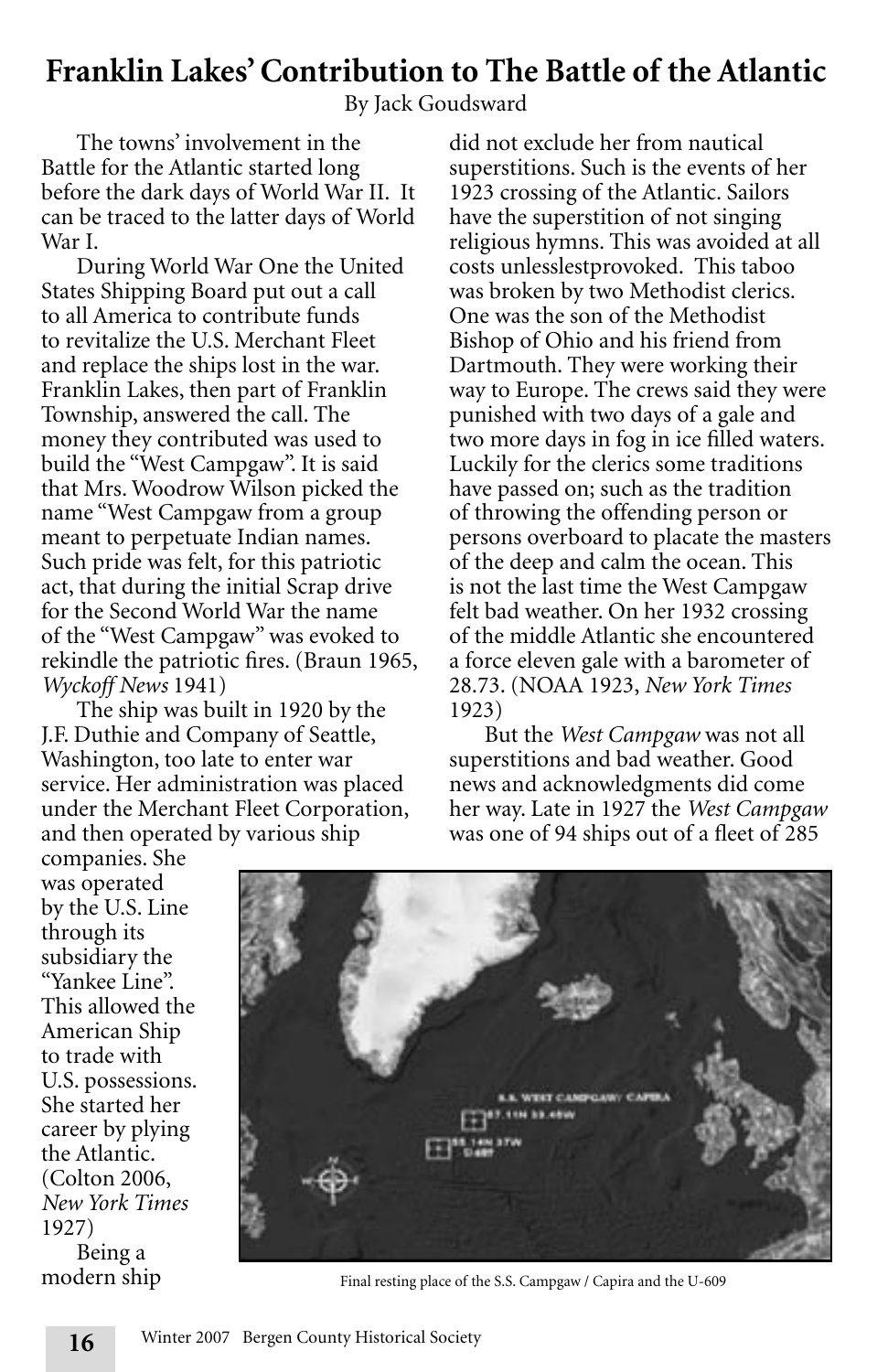to receive recognition for a high state of maintenance; this bought a sense of pride to the crew.

In 1933 the U.S. Shipping Board was redesigned as the U.S. Shipping Bureau and placed in the Department of Commerce, then disbanded and replaced by the Martine Commission when Congress passed the Merchant Marine Act of 1936. Later in

in honor of a small town not far from Panama City. After repairs the CAPIRA was assigned to convoy HX 122. She was outfitted with a general cargo and placed in station 53 of the sailing order. She departed Halifax on April 20, 1941 sailing to Liverpool. But on April 26 she returned to port with "Breakdown One after Another."

On June 26, 1941 she departs



West Campgaw / Capira on August 16, 1942

February of 1942 the War Shipping Administration became part of USMC by executive order. The task of the WSA was to purchase and operate the needed civilian tonnage the U.S. needed to win the war. (McMillan 2001)

At the beginning of 1940, the West Campgaw was riding at anchor off of Fort Eustis, Va., in the James River as part of the Maritime Commissions laid-up fleet. But this did not last long. In January of 1941 the U.S. Lines purchased five ships from the laidup Fleet. One of them was the West Campgaw, having used her before the company knew what she could do. Since neutrality legislation banned all U.S. shipping from the war zone, the ships were bought with the understanding that they could be sold to a wholly owned foreign subsidiary for the North Atlantic operation. (*New York Times*  1940, 1941)

The five ships were sold to the North Atlantic Transport Company of Panama, but the U.S. Lines would act as agent for the operation of the ship. Now the West Campgaw started repairs to ready her for war service. During this time she was renamed CAPIRA

Halifax with convoy HX 135 carrying a general cargo bound for Liverpool. The convoy arrived on July 12 with no trouble from U-Boats.

On July 31 she sailed from Liverpool with convoy ON-3 carrying a "Special Cargo". The *Capira* dispersed from the convoy on August 14th and sails for Hualfjord in the USSR. On September 29 she departs and arrives at Archangel on October 11 of 1941 as part of Convoy PQ-1. Later as part of convoy QP-2 they leave Archangel and arrive 14 days later at Kirkwall.

March 19, 1942 the *SS Capria* was time chartered to the War Shipping Administration in the Port of Boston. She was outfitted to sail with Convoy SC 77 sailing from Halifax to Liverpool. Her position was 43rd in the convoy. A note on the harbor report reads "Her decks are loaded with tanks, greenish gray with some light blue, and the greatest number I have ever seen on a Freighter". She then breaks off from Convoy 77 and sails with Convoy PQ-15 heading to Oban. They leave and arrive at Murmansk as part of Convoy PQ-15. The *Capira* then leaves and arrives at Archangel. On June 26 she leaves for Reyjavik as a part of Convoy QP-13. (Bowerman 2006, Lawson 2006))

During this voyage the instrument of the destruction of the Capria-the Ucontinued on page 18

**<sup>17</sup>**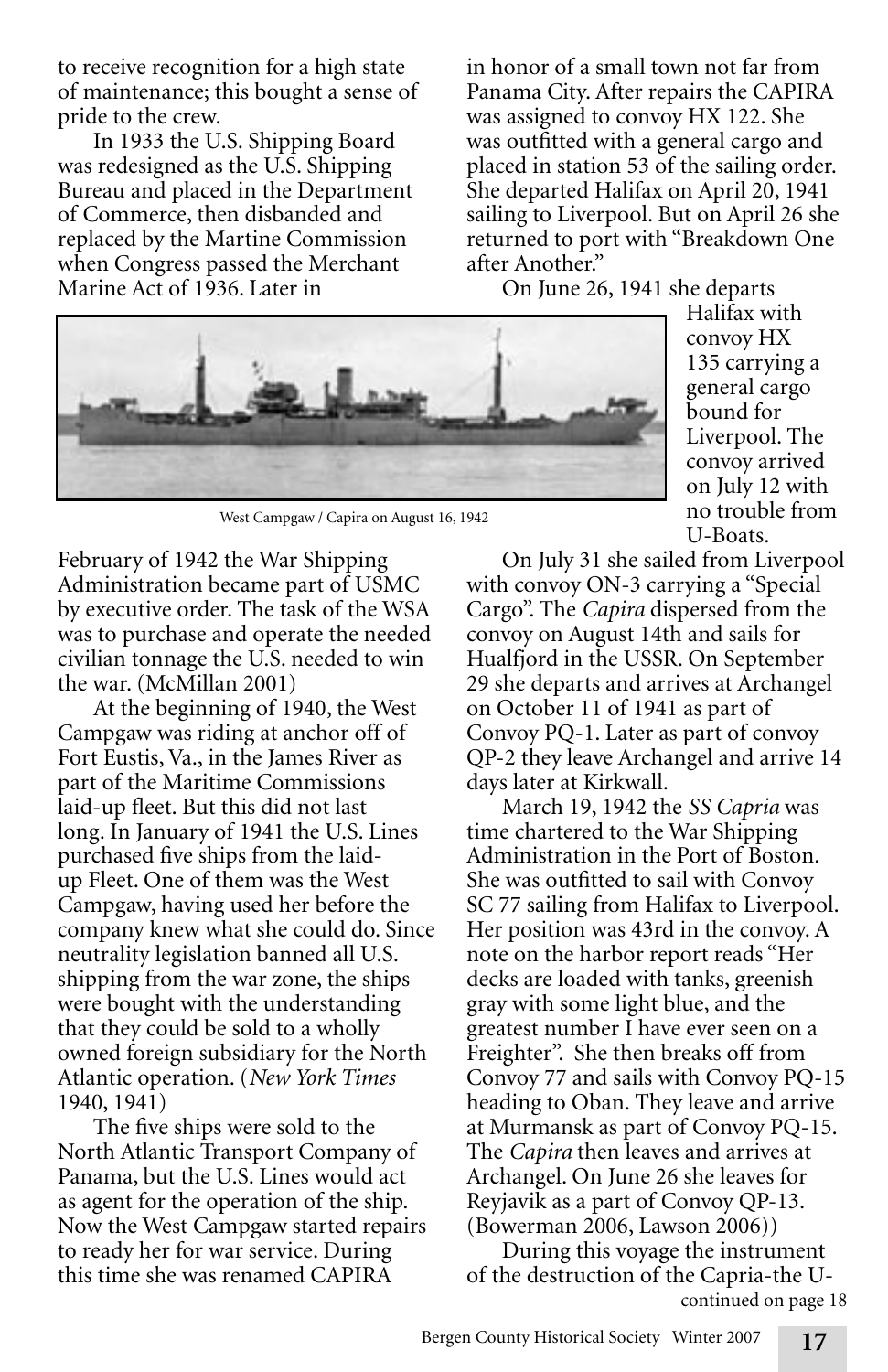#### *Franklin Lakes,* continued from page 17

609—was completing training with the 5th Flotilla. The U-609 went into service with the 6th Flotilla"HUNDIUS". The boat was captained by Kptit. Klaus Rudloff and was a Type VIIC boat. This type of boat was the most prevalent to see action in World War II for the German Navy. (Helgason 2006)

On August 22, 1942 the *Capria* set sail from Halifax to Liverpool England with Convoy SC 97. She was 23rd in line with the convoy. She carried a general cargo that included trucks, tractors, steel mats, bulldozers and 250 bags of U.S. Mail. On August 31, 1942 Convoy SC 97 was attacked by the U-609 along with nine other U-boats. Only the U-609 fired torpedoes. They ran true and hit and sunk the *Capria*  and *Bronxville.* The *Capria* lost five of her crew. British escorts drove off the U-boats but the damage was done. The *Capria* settled beneath the waves at position 57.13N, 33.40W in the Atlantic. (Lawson 2006)

Benjamin F. Reid, a Second Class Seaman and survivor of the *Capria*  sinking, recounts the events. "We were hit in the number four hold about six o'clock in the morning. I stepped out on the Aft deck and one of the booms came loose and hit a member of the Gun Crew in the head. There was nothing we could do she was going down fast. A Life raft came loose and hit me into the cold Atlantic. I was under it and a Dutch Merchant Seaman who was on the raft reached under and pulled me out. A Canadian Corvette picked us up. I had swallowed some Diesel fuel. I stayed on deck most of the time with the wind blowing in my face. I did not eat until we got to a North Ireland Naval Base." (Reid 2006)

This was the only successful sortie for the U-609. The next two patrols yielded no engagements. On her forth and last patrol she was sunk by depth charges from the Free French Corvette LOBELIA—formally the *HMS Lobelia* a Flower Class Corvette. She went down with all forty seven hands. Her resting place is 55.17N, 26.38W. Not far from the final resting place of the *Capria* . This ends the involvement of Franklin Lakes in the Battle of the Atlantic.

#### ACKNOWLEDGMENTS

I would like to thank Charles P. Linder and Kevin Olsen for their help. **TABLE 1:** S.S.WEST CAMPGAW/CAPIRA TYPE STEAM MERCHANT TONNAGE 5,625 TONS COMPLETED 1920-J.F. DUTHIE and CO., SEATTLE WA. OWNER US Lines Inc. New York HOMEPORT Panama FLAG Panama FATE Attacked and Sunk August 31, 1942 SUNK BY U-609 (Klaus Rudloff) **TABLE 2:** U.S. MERCHANT SEAMEN SURVIVORS OF THE S.S. CAPIRA Caras, James Deck Cadet Higgins, Thomas Fireman Travis, James B. Engine Cadet U.S. NAVAL ARMED GUARD SURVIVORS Ravella, James A. Lt. jg. Barbar, William L. S2c Campbell, John L. S2c Catoe, James W. S2c Chastain, Lawyal J. S2c DeChantsreiter, John G. S2c DeHaven, Woodrow W. S2c Dudley, Alvin D. S2c Freemen Wilham L. S2c Hertel, Mathew S2c Reid, Benjamin F. S2c Ricks, Benjamin F. S2c Van Bushkirk, Lester K. Slc FOREIGN SEAMEN LOST Ching, Young Foo Ch.Cook China Cuteger, Carmelo, Oiler Malta Kinnear, Thomas Chief Engr. England Mitchison, Thomas 2nd Engr. England The Final Resting Place of the S.S.Campgaw/Capira and the U-609.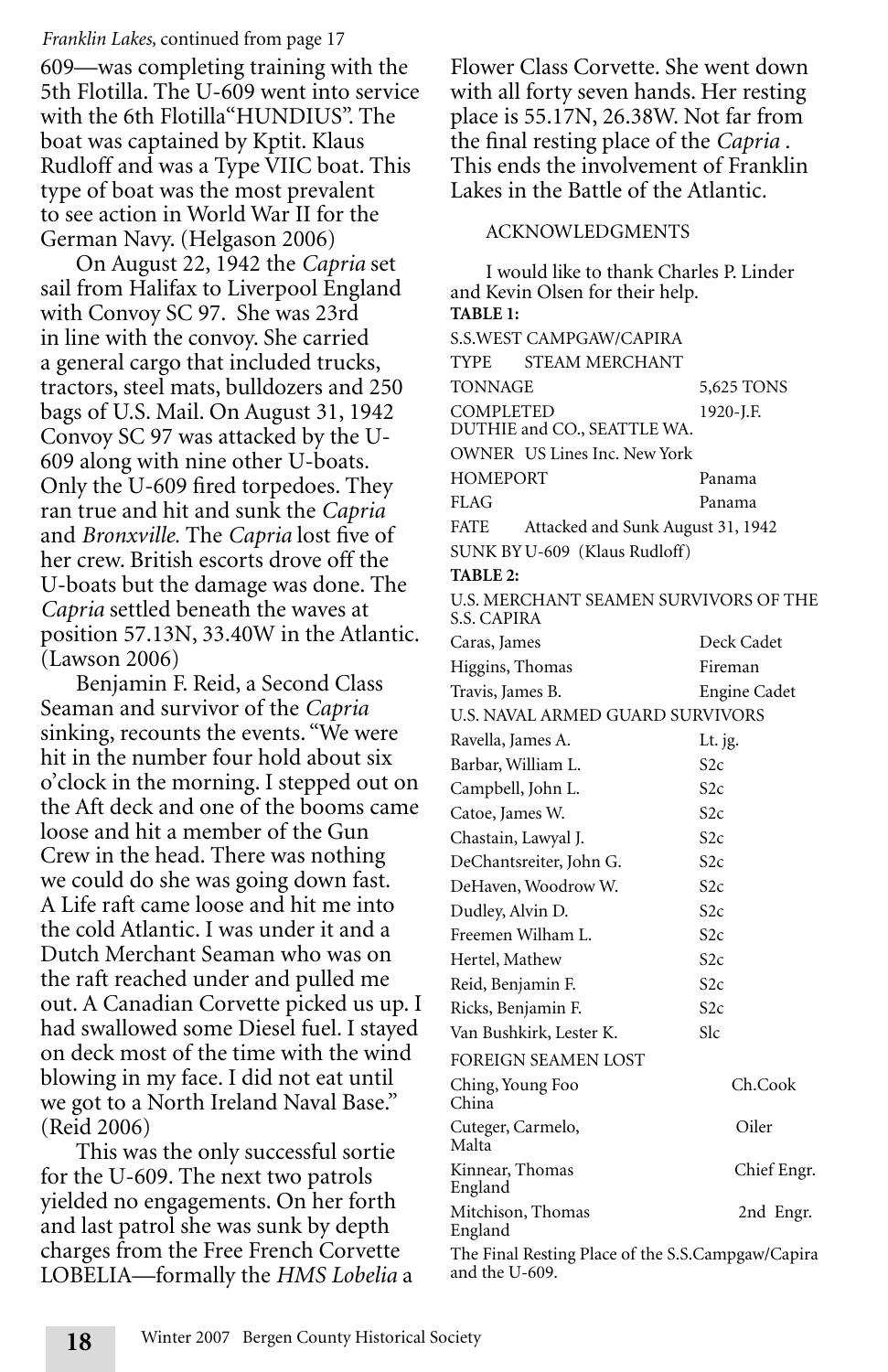#### REFERENCES CITED

Bowerman.Tom The WWII U.S. Navy Armed Guard Web Site Site Accessed on April 26, 2006 at

www.armed-guard.com

Braun, Maria S. *Franklin Lakes: Its History and Heritage*

Published By: Phillips-Campbell Publishing Co. Inc 1965

Colton, Tim 2006, J.F. Duthie and Co. Seattle, Wa.- Records of Pre WWII Ship Building, Accessed on line July 20, 2006 at www.Coltoncompany.com

Helgason, Guomunden2006 The U-Boat Net,

Accessed on June 12, 2006 at uboat.net

Lawsom, Sim 2006 www.warsailor.com

Accessed on-line, July 2, 2006 at warsailors.com

Mariners' Museum

Photo of the S.S. Campgaw/Capira used with permission McMillan, Joe

2001 U.S. Shipping Board Accessed on Line July 25, 2006 at

crwflags.com

*National Oceanic and Monthly Weather Review* 

Atmospheric Administration November 1923 p-227 *New York Times*-1923 August 5 Sailors' *Superstitions Defy The Age Of Reason* p-X-3

New York Times-1927 December 25 Merchant Fleet Puts 94 Ships On Honor List p-N-13

*New York Times*-1940 July 9 "10 More Ships end Lay-Up," p-41

New York Times 1941 January 24 "U.S. Lines Acquire New Cargo Vessel," p-37

Reid Benjamin F. Personal Communication August 5, 2006

*Wyckoff News* 1941 June 17, Defense Council Aluminum,  $p-2$ .  $\clubsuit$ 

#### **Newsletter printed at Tech Repro, Inc., Hackensack**

**Bergen County Historical Society P.O. Box 55, River Edge, NJ 07661 201.343.9492 www.bergencountyhistory.org**

Deborah Powell & Kevin Wright, editors & layout Items for the newsletter may be submitted to D. Powell, Attn: Newsletter at 69 Christie Ave., River Edge, NJ 07661 or emailed to dspowell@optonline.net

#### *A Century Ago,* continued from page 4

Association, the Erie Railroad Company promised to place four electric lights near the railroad depot immediately and two more in the spring. The company also planned to layout the grounds on the west side of the depot as a park with a driveway leading to the station. Crowds of children masqueraded around Hackensack on Halloween, making holiday calls.

Considerable speculation in northern New Jersey real estate was ignited in October 1906 by the rapid progress made in construction of six tunnels, arranged in pairs, under the Hudson River for the use of electric subways: the tunnels of the New York & New Jersey Railroad, running from Hudson Place, Hoboken, near the Delaware, Lackawanna & Western terminal to Morton Street, near Christopher Street in Manhattan; the tunnels of the Manhattan Railroad, extending from the present Pennsylvania Station in Jersey City to a new terminal to be built at Cortlandt and Church Streets in Manhattan; and the tunnels of the Pennsylvania Railroad, running from Weehawken to 32nd Street. The Borough Club of Tenafly began agitation for a bridge across the Hudson River from Fort Lee to Harlem in October 1906. The City Club of Englewood, organized on October 23, 1906, to second Tenafly's efforts in this regard. The Tenafly Borough Club, alive not only to the needs of the hour but to those of the future, announced that a Hudson River Bridge Rally would be held at Tenafly Hall on Monday evening, December 3, 1906, to be addressed by the New York and New Jersey Bridge Commissioners.

Colonel Alfred T. Holley, of Hackensack, in arguing for construction of a bridge across the Hudson River at the meeting held in Grantwood on January 10, 1907, said that the bridge could be built at this location at a cost of about seven million dollars, because Columbia Heights and Woodcliff offered so may natural advantages. Charles T. Logan, of the Grantwood Taxpayers'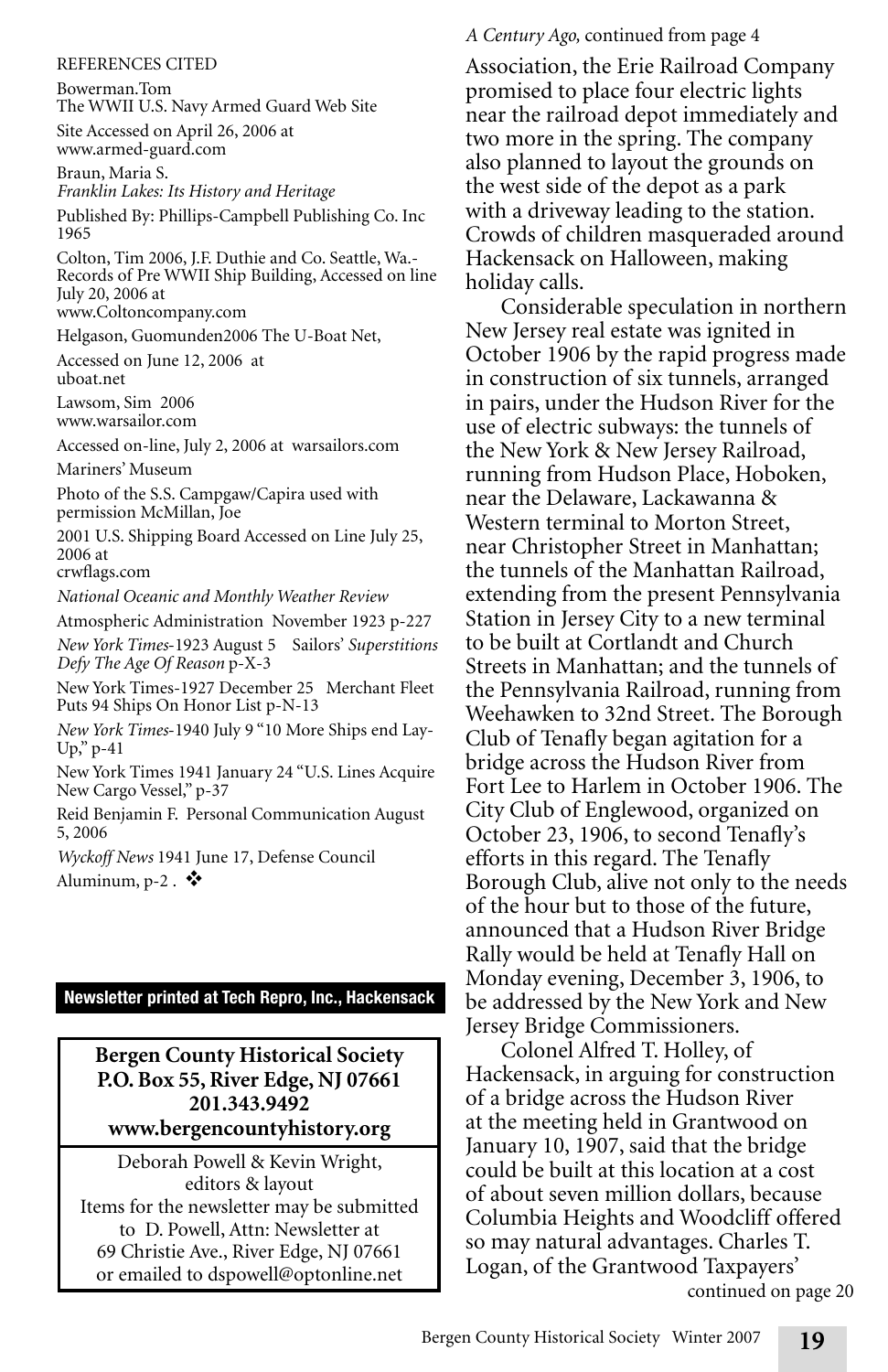#### *A Century Ago,* continued from page 19

Association, urging construction of a bridge from 115th Street in Manhattan to Grantwood, believed that a bridge would draw 200,000 persons from New York within five years, increasing the value of property and giving such returns in taxation as would pay for its construction in only 25 years.

The contract to build the new Borough Hall for River Edge on Kinderkamack Road was awarded to architect George Collins of Stanley Place, Hackensack, on October 18, 1906. Work was underway by the first week of November: it was to be a two-story frame building, the contract price being \$5,000. The first floor was to be utilized by the fire company for storing the fire apparatus and the second floor was to contain meeting rooms for the Borough Council and the firemen. Window sashes



for the new borough hall, for which the carpenter had waited nearly a month, finally arrived in January 1907. Owing to the delay, the Borough Council could not occupy the building before their March meeting. Painted white in February 1907 and presented a prominent appearance.

M. B. and L. G. Gardner, Hackensack brick makers, celebrated the preparation of the season's last brick kiln for firing on November 11, 1906 by ordering a ten-gallon pot of clam chowder to feast their employees.

On November 14, 1906, the caboose on the freight train, due at the Cherry Hill Station about 6:30 P. M., derailed while being switched from the northbound to the southbound tracks, thereby delaying traffic for about two hours. On the same night, the New Bridge got stuck in open position after passage of a boat, further delaying the people who had already been delayed by the caboose accident.

Thanksgiving turkeys were reportedly "roosting high in price." Bloomer Brothers transferred their property on the east side of the River Edge Bridge to C. J. Rose, of New York. The old coal yard was reopened with a larger stock of Lehigh coal and Anderson Bloomer was in charge as superintendent. A survey was made on November 19, 1907, of the Bloomer property, comprising about 12 acres along the riverfront, south of Bridge Street, for the new owner.

As of January 1, 1907, it was unlawful to sell whiskey except under a label, which told the ingredients and age of the product. Owing to the mild winter, farmers were enabled to do all sorts of work on their farms, such as setting fence posts, plowing, etc. Charles E. Walsh, brick maker, and Herman Abbenseth and Elmer Van Buskirk, manufacturers of cement block, contemplated embarking together as a firm in the building business.

Grape vines and fruit trees received their annual trimming during the second week of January. Consumers of gas who used a quarter-in-the-slot meter were now allowed 210 cubic feet of illuminant for their money, being 1 cubic foot more than theretofore. Kerosene lamps still did duty on the River Edge depot grounds but residents expected to see the promised electric lights before the New Year got very much older.

During the third week of January 1907, ice harvesters had renewed hopes of gathering a crop before the pansies bloomed again. The first sleighing of the season was enjoyed on Friday, January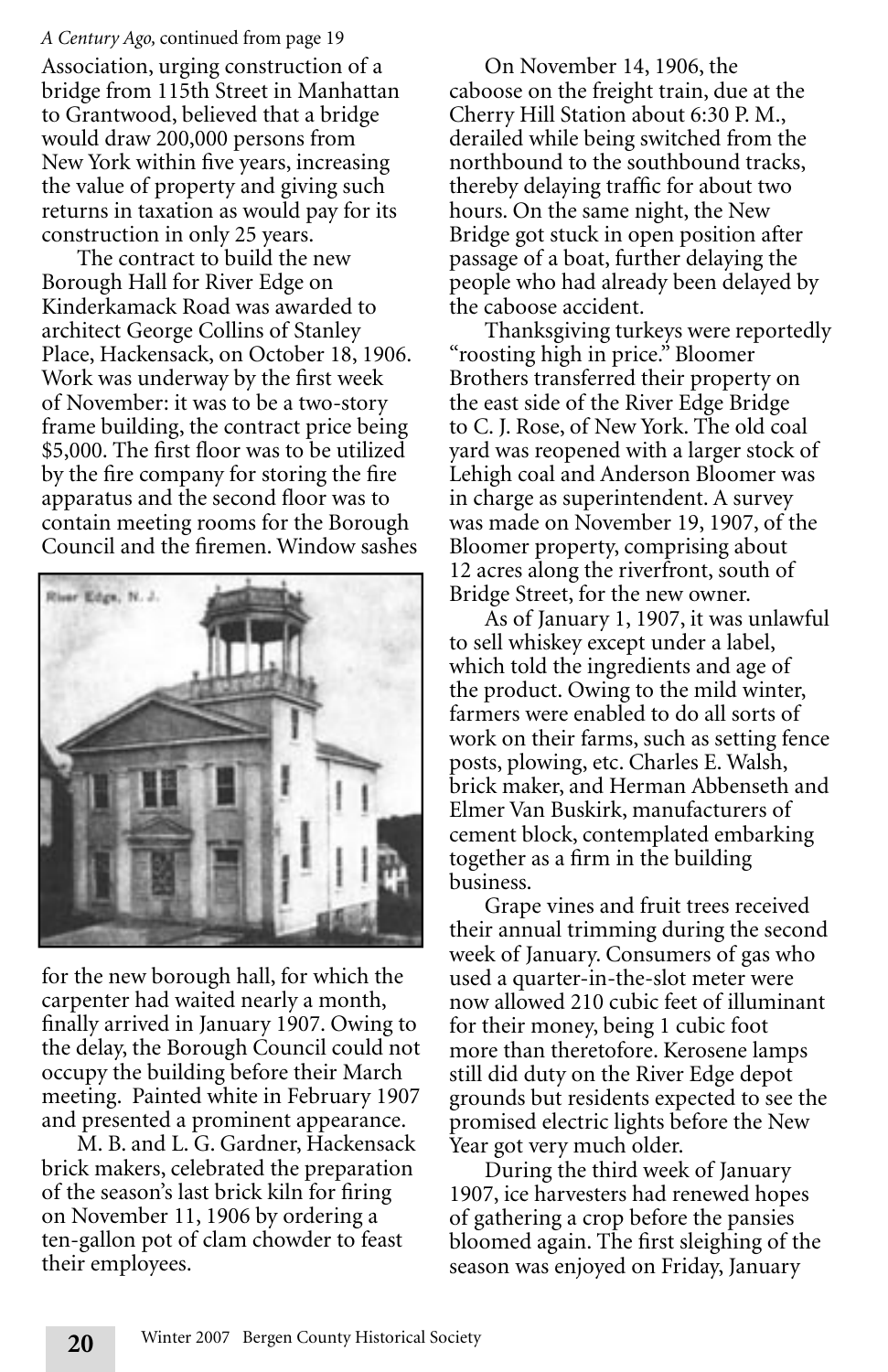18th, and then it rained. Two young ladies who took a ride down the hill on Wednesday morning, January 29th, in farmer Glinskie's sled, waited at the post office for the sleigh to come back from Bogert's dock, hoping for a return-trip home. The ladies sweetly inquired if it would be too heavy for the horses to pull them up hill. "Oh, no," answered Mr. Bogert with a laugh, "if you can stand it, the horses can." When the sleigh pulled out of Bogert's coal yard, the girls quickly saw the joke: the sleigh was heaped up with farm fertilizer of rank-smelling quality. One of them was so provoked that she threw a snowball at the post office door, but it went wide of the mark. Zero weather prevailed on January 31st, much to the delight of the ice dealers.

Mrs. Catherine A. Bogert on Tuesday, January 28th, sold a farm of 18 acres at Spring Valley to Fiecke Johnson of Maywood. Mr. Johnson, an employee in the Alkaloid Works at Maywood, was to try farming as a health restorer. C. H. Behnke, of New York, who recently bought the William Gundlah farm at Spring Valley in Paramus, took possession of the property on January 28, 1907.

A snowstorm, which struck Bergen County on Monday, February 4, 1907, developed into a genuine blizzard, the worst in eight years. Nearly two feet of snow fell and high winds piled it into drifts that in places measured four or five feet deep. Railroads and trolleys running through Hackensack were badly blocked and commuters stayed home. Throughout the county, highways were closed and school children got a general holiday. A cold wave followed in the wake of the snowstorm and on Wednesday morning, February 6th, thermometers registered 2˚ above zero and stood at 3˚ below zero at 7 A.M. on Thursday.

By the opening of March, ice on the river had broken up and was floating downstream. The electrocution law went into effect March 1, 1907, and hanging was played out in New Jersey. William Doremus was about to retire from

the village grocery business, opposite the River Edge Station, which he had operated for about a year; his successor was to be W. S. Brown, a former proprietor of the store.

Farmer Jacob Tschink retired from agricultural pursuits, disposed of his farming implements at public auction on March 14th, and moved to Fairmount. A week later, warm weather sufficiently broken the ice to open the river to navigation. Easter lilies were blooming and perch were running upstream. Children laid away their ice skates and were instead gliding the sidewalks on rollers. Temperature rose to 75˚ on Saturday, March 23rd, and early spring flowers such as crocus and snowdrops made their appearance.

Plans for improvement of the River Edge railroad depot were finally exhibited at the post office in March 1907. While the company would layout a driveway and approaches to the depot, the Improvement Association would beautify the grounds with shade trees and keep the grounds in good shape afterward. A subscription had been opened at the post office to help along the good work and over \$100 had been pledged in amounts ranging from \$1 to \$50.

It was a trifle early for picnics, but an excellent postcard view of a party of picnickers on the riverbank was exhibited in the post office, together with some fine winter scenes of River Edge. The best fishing grounds were rumored to be in the stretch of river between New Milford and River Edge, while "Harris Hole" and "Paulison's point" were favorite haling spots for seine fishermen.

Scrap baskets were placed at the east end of the borough near the North Hackensack Depot to receive waste paper, instead of allowing it to litter the public streets. Agent Blauvelt hoped that the fellow who stole the gum slot machine from the depot would become conscience-stricken and return it, but that dream did not come true.  $\boldsymbol{\cdot}$ Kevin W. Wright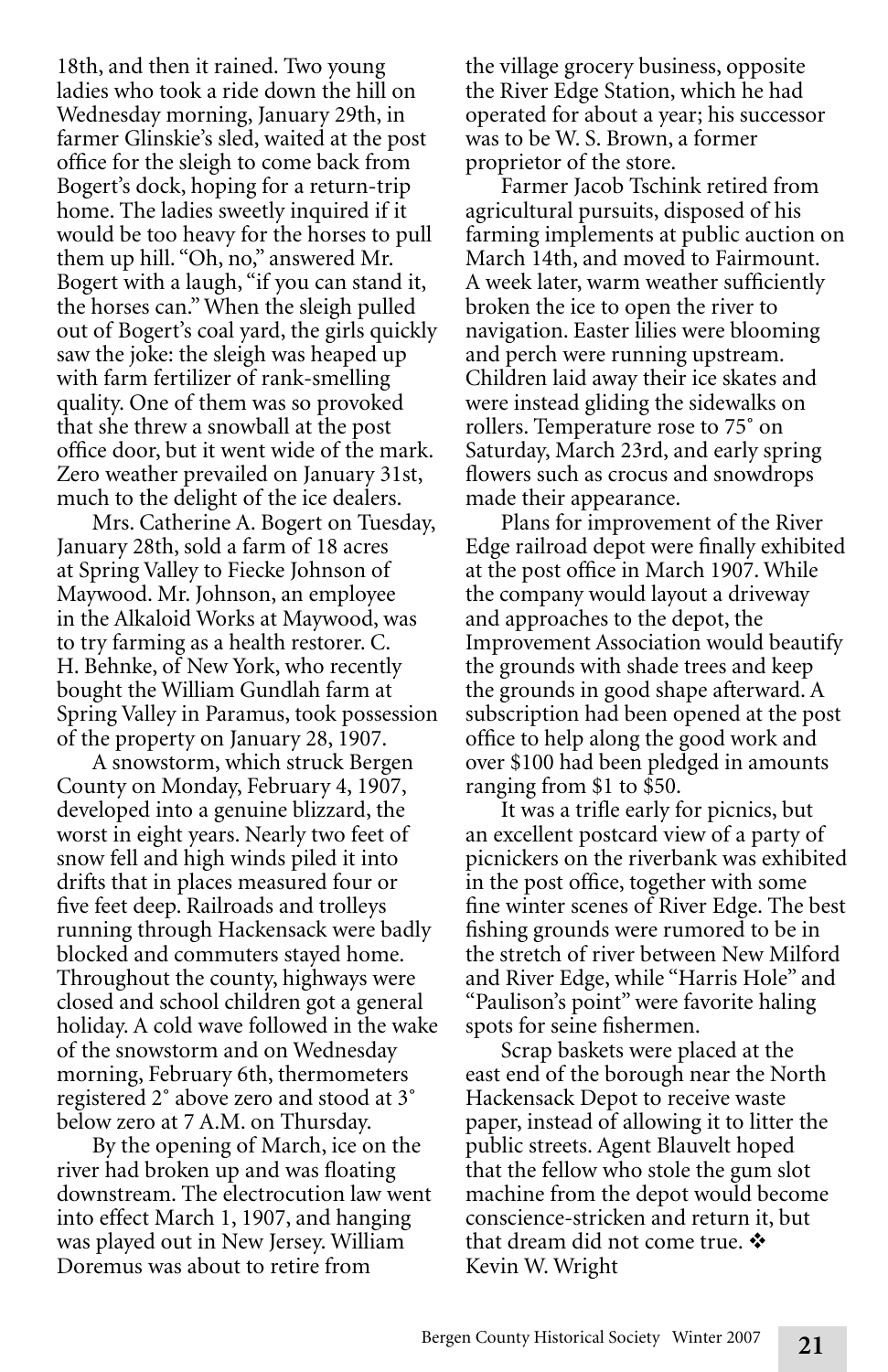

### **William Elliot Walling, (1917-2001) lived in Lyndhurst from 1925 to 1927 & 1931 to 2001 and these are some from his collection, by way of his son William.**

I chose to start with this picture (1.) (William photographed) because being "posed" it has fewer of the defects found in snap shots. This building was at the south east corner of New Jersey Ave. and Ridge Road, Lyndhurst. The front section minus the entry porch was apparently originally the Lyndhurst Methodist Episcopal Church built about 1890. In 1914, the Methodists built a new church at Tontine Ave

**22**

and Stuyvesant Ave. Both locations incidentally were a few blocks from a DL&W Railroad station and directly on the trolley line. This building then became the Westminster Presbyterian Church. Thirty years later or so the Presbyterians relocated to a brick colonial style building further south and on the opposite side of Ridge Road. If memory serves correctly this building then became a plumbing and heating business and may still be there.

(2.) Apparently this is a 12-seat open car #67, of the Newark & Hackensack Traction Co. south-bound for Newark,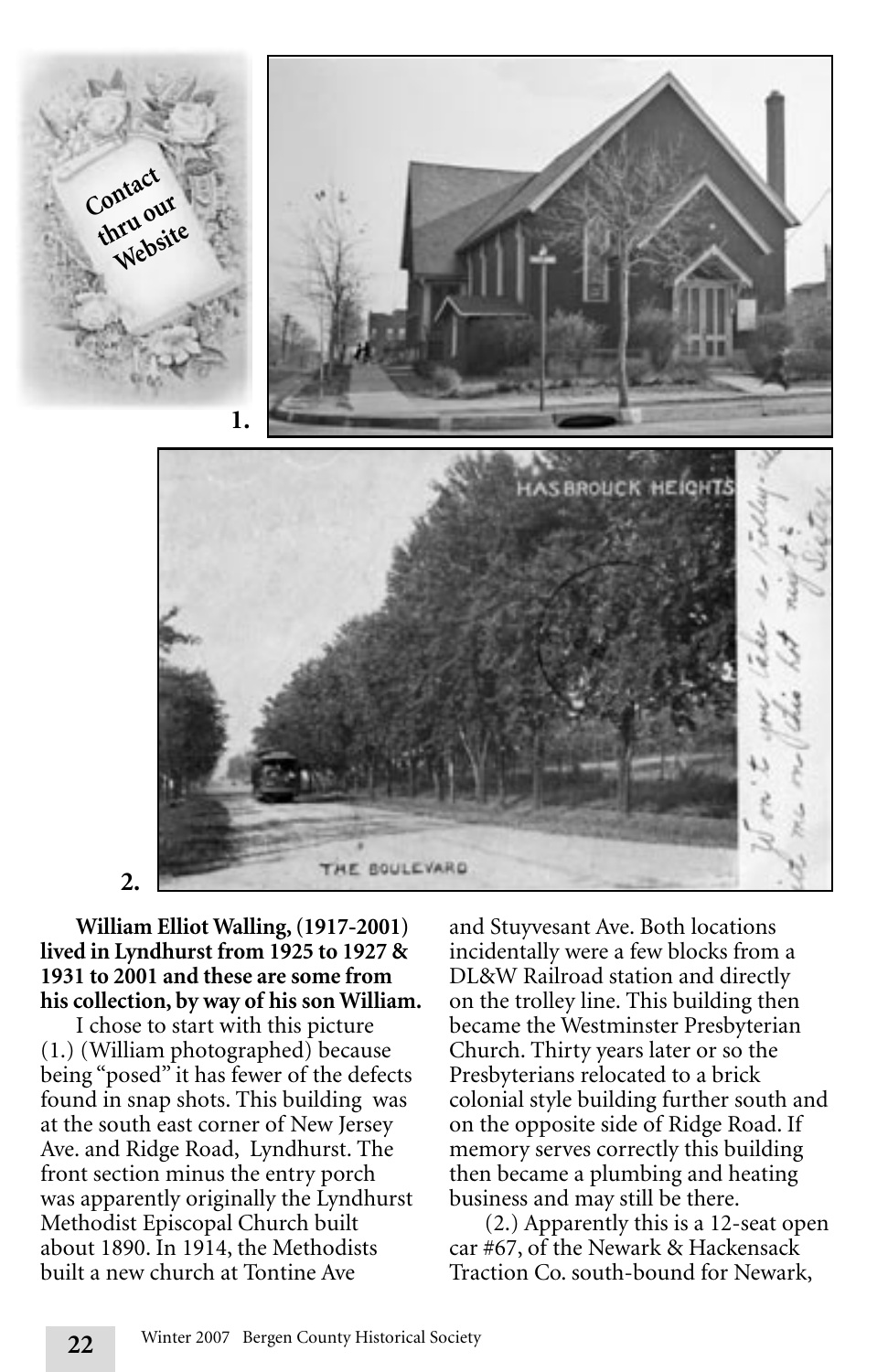

sometime between 1904 and 1906. The car was originally built for the Union Traction Co about 1898. See Sennstrom, B. H. and E. T. Francis, *Public Service Railway, Bergen Division,* (Harold E. Cox, Forty Fort, PA,1994).

(3.) It has been a while since I sent anything but maybe this will be worth the wait. This is one of 7 pictures I received this weekend. I knew they existed but their whereabouts was uncertain. There are 2 pictures of this house (identified as being "near Waldwick") taken at different times, 2 identical pictures of a later house and 3 scenes apparently of Waldwick. Pat Wardell with whom I correspond about (Bergen County history) suggests that V. Royle whose name is stamped into all the pictures was probably Vernon Royle, who grew up in Paterson and whom she believes had pictures published in a book on the iron works of the Ramapos.

**3.**

I neglected to mention in my first note that I think these pictures came from the White residence in Waldwick, though whether they belonged to Lillian White or to her cousins Emma Shuart and Mary Yereance I do not know. (4.) This is the house of which there are 2 identical pictures. It comes complete with 2 children, 1 hammock and apparently no chimney or running water.  $\mathbf{\hat{\cdot}}$  W. Walling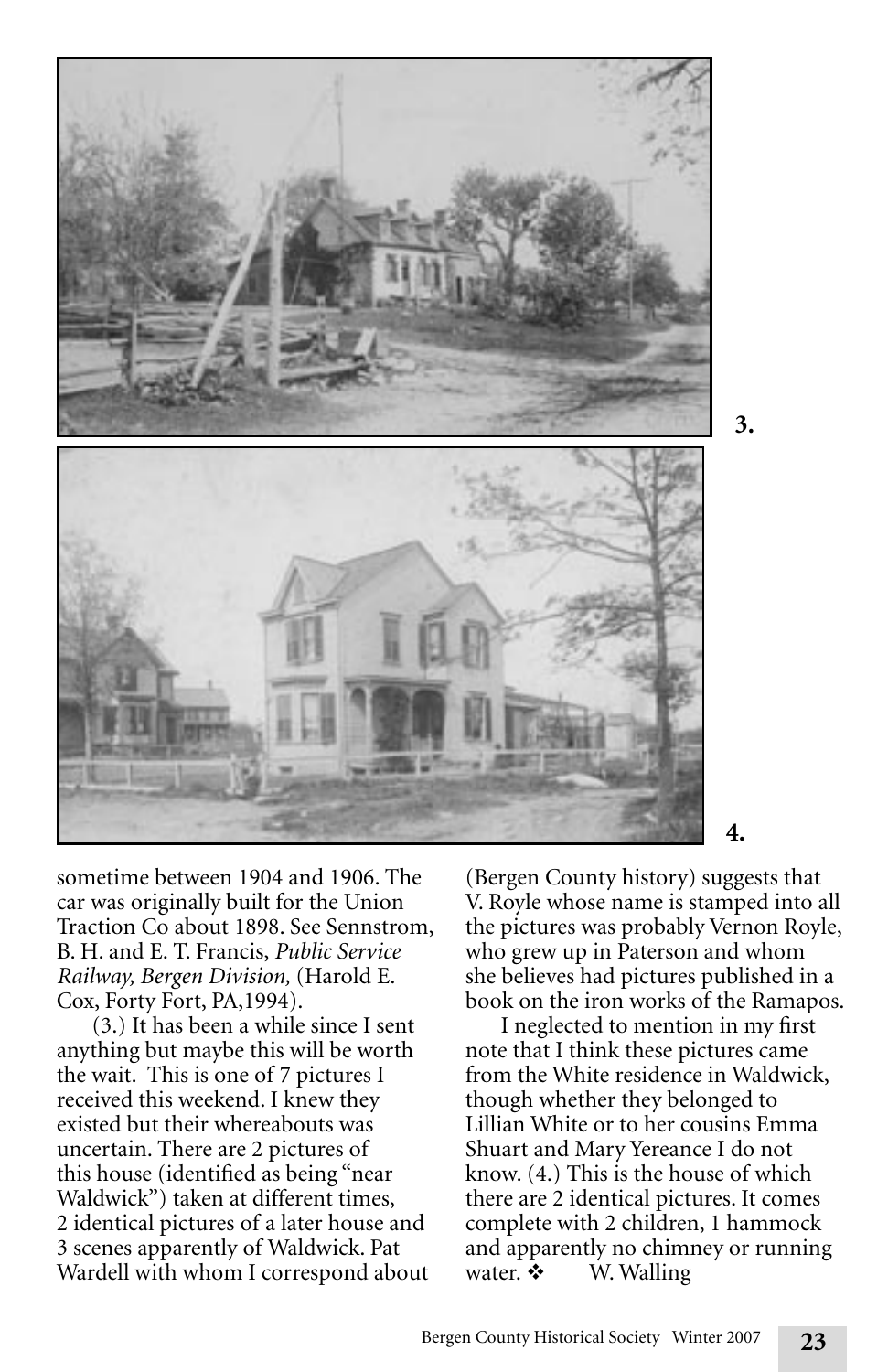#### had to repaint the kitchen. *President's Letter,* continued from page 1

For security reasons, the wooden shutters were nailed closed. Before those along the back of the house could be opened again, I had to cut down mulberry saplings about eight inches in diameter. I remember the day we moved in; I looked into the gloom of the backrooms downstairs, but a flip of the switch produced no light. In half darkness, with just a crack of light streaming through the mismatching shutters, I thought that an ugly shag carpet covered the floor. The next day, armed with a lamp, I discovered that it was actually a thick mantle of mold and mildew covering industrial carpeting. The closed shutters and windows made it a mushroom farm!

Iron patio railings and chickenwire fencing created a narrow corridor down the middle of the attic, which was a storage/display area. Of course, the Dugout canoe was the main object of curiosity. Downstairs, Art Deco wall sconces provided the only light. Heavy blinds shut out the daylight, even when the outside shutters were open. There was a large old display case inside the front door, which served as a gift shop.

As you can imagine, everything became an adventure, every door and drawer yielding something unexpected. The first thing we did was paint the interior, which had a very faded pastel Williamsburg Blue on the woodwork. Fortunately, Charles Tishy, the state restoration architect, had done interior paint sampling, which revealed the present verdigris green trim and linen white walls. When I went to move paintings and other wall displays, however, I found that a restoration contractor had done extensive exploration of the architectural fabric, leaving large holes in the plaster walls. The easiest remedy, of course, was to hang a picture over each one.

Digging into the walls did have its benefits: the Steuben House yielded

**24**

up the secrets of its long-forgotten architectural development for the first time in two and a half centuries. Combined with documentary research, the story of this great Revolutionary landmark began to grow in interest and complexity. At the same time, the Nation's Bicentennial encouraged a new and more objective look at the legend and lore that too often obscured historical fact. This great milestone event also inspired a new approach to historical interpretation, which became more inclusive and less hagiographic. There was a healthy impulse towards the respectful treatment of historical artifacts and the power of authenticity that they can lend in a proper museum setting.

For sometime after we arrived, I remember how middle-aged visitors would knock on the door and hesitate before entering, asking earnestly if "you still lock people into the dungeon?." It took me awhile to understand that a former caretaker had urged groups of scouts and school kids into the old vaulted root cellar in the back of the house. Once inside, she slammed and bolted the door, leaving the hapless victims to flail in the darkness of this damp vault, feeling the chains and skull that had been placed there for added effect. I concluded that a generation of youngsters had been "terrorized" in the dark recess of this scary old house.

Other guests insisted that I tell the story of the "hay door" in the back of the house. It turned out that WPA workers had removed the wooden staircase from the rear of the house, which descended to the ground from the center hall in the second story, when they tore off the rear kitchen wing (circa 1860) in 1939. The "explanation" commonly offered for the resulting doorway-to-nowhere was that this was built so that hay wagons could unload directly into the house. While I know that straw was used to fill mattresses, I thought the idea that Mr.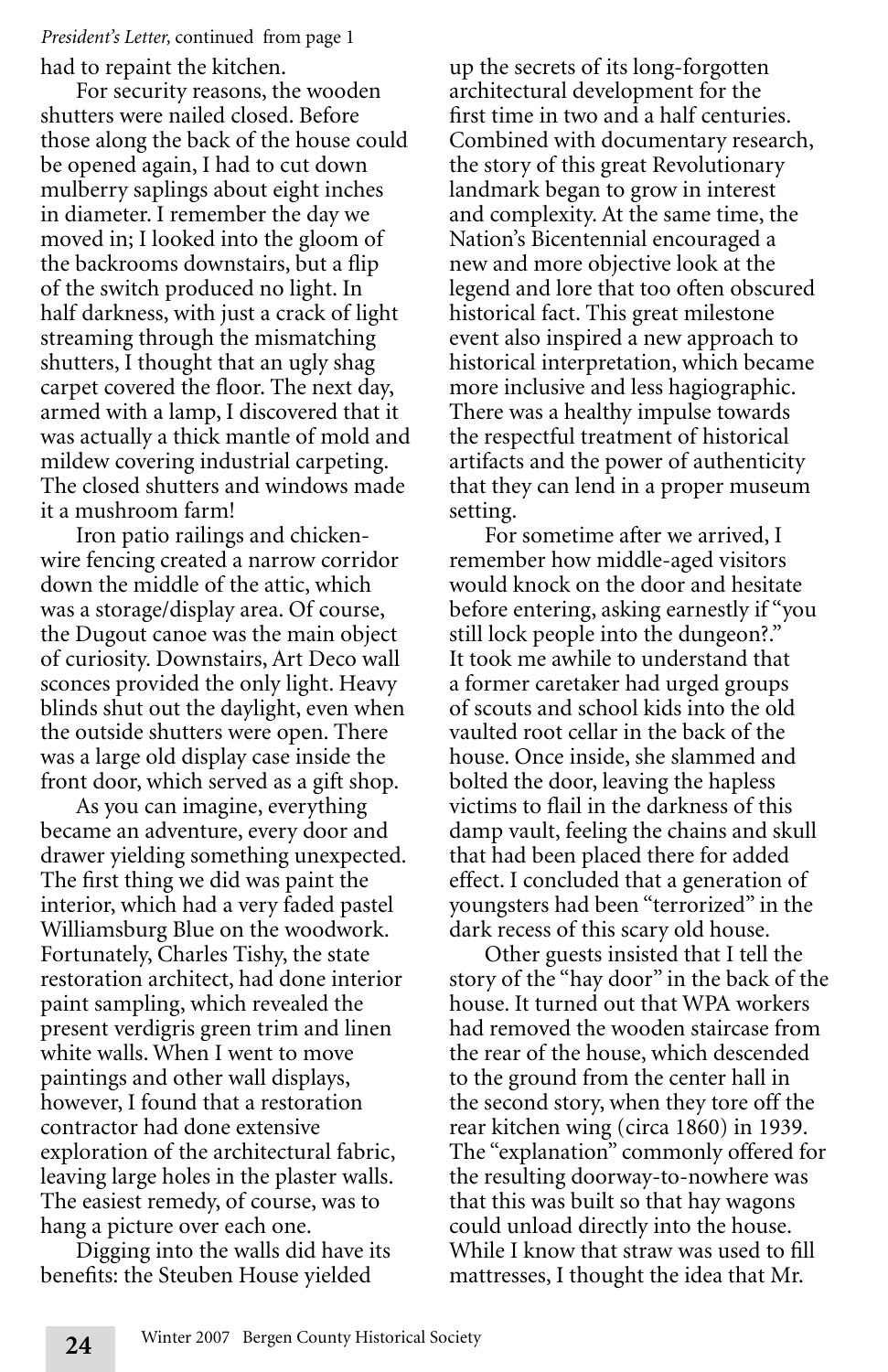Zabriskie would store hay in his elegant stone mansion to be amusing at best. And then there was the local version of Veronica's Veil: a frying pan, hung in the Dwelling Room fireplace, displaying George Washington's portrait. As legend would have it, Mrs. Bourdet supposedly cooked Washington's eggs in it while he was at Fort Lee. I always wondered why the artist didn't depict two trompe l'oeil fried eggs!

We certainly became part of the house's history. Ben and Anna were born in the northwest room upstairs, respectively, in December 1982 and February 1985. Interestingly, our midwife lived within walking distance of the house. Now when I am upstairs in the backrooms, I find it almost impossible to imagine how the five of us fit into that confined space—two small rooms, a kitchen and a bathroom. Our kitchen was the main office for meetings of all kinds. We shared our bathroom with state workers, Society members, and even the general public. But at least I had the great privilege of living where I worked and watching my children grow up.

The grounds made up for what we lacked in domestic space. Out back, a gnarled mulberry tree held a rope swing. We had gardens and, at one point, as many as 200 blooms of my grandmother's iris. The problem was always the lack of privacy: Any toys left outside, even for a few moments, were apt to disappear.

We arrived in the fading hours of the Byrne administration. Governor Kean picked Russ Myers, who did so much of lasting value for the Morris County Parks and Historic Sites, as the Director of Parks & Forestry. Being a close friend of Alex and Catherine Marchbank, who lived on Coopers Pond in Bergenfield, he would frequently stop by for a visit. I can still remember him with BCHS President John Spring, in a ceremony commemorating the bicentennial of the

gift of the Steuben House from the State of New Jersey to Baron von Steuben on Steuben Day, 1983. Director Myers cherished historic sites. I remember his frustration. It appeared as if the Navy had bequeathed its surplus paint at the end of the Second World War to the State Park Service, for the exterior was a heavily peeled battleship gray. The house itself was slowly vanishing into the swamp, for it seemed that each year the landscapers mowed a smaller and smaller patch around the building, leaving nature to steadily reclaim the rest. Director Myers was appalled. He called Ringwood and demanded that the house be better treated. When he returned a couple of months later, nothing had been done. He called again and insisted that the exterior be scraped and painted in time for the Steuben Day event. When he got there, nothing had happened. He then told me how frustrated he was. He thought that as Division Director, when he said something, things would happen. Nothing ever did. Instead, he said that the bureaucrats and superintendents would line up at his desk to explain why they couldn't do what he asked—an endless train of excuses! He didn't stay long, but introduced Greg Marshall as his Deputy Director and eventual successor. Before he left in 1984, he signed a reclassification, which I wrote for the Steuben House, creating the first Historic Preservation Specialist positions in the field (at the same time also elevating Tom Laverty at the Wallace House in Somerville). Suddenly, my annual pay doubled to \$14,000!

I came to understand Director Myers' frustrations as time went on. For example, I remember contractors working on a major maintenance of the exterior of the house, which included taking down the chimneys to the roofline and rebuilding them. Rather than building chutes to safely convey the bricks to the ground, the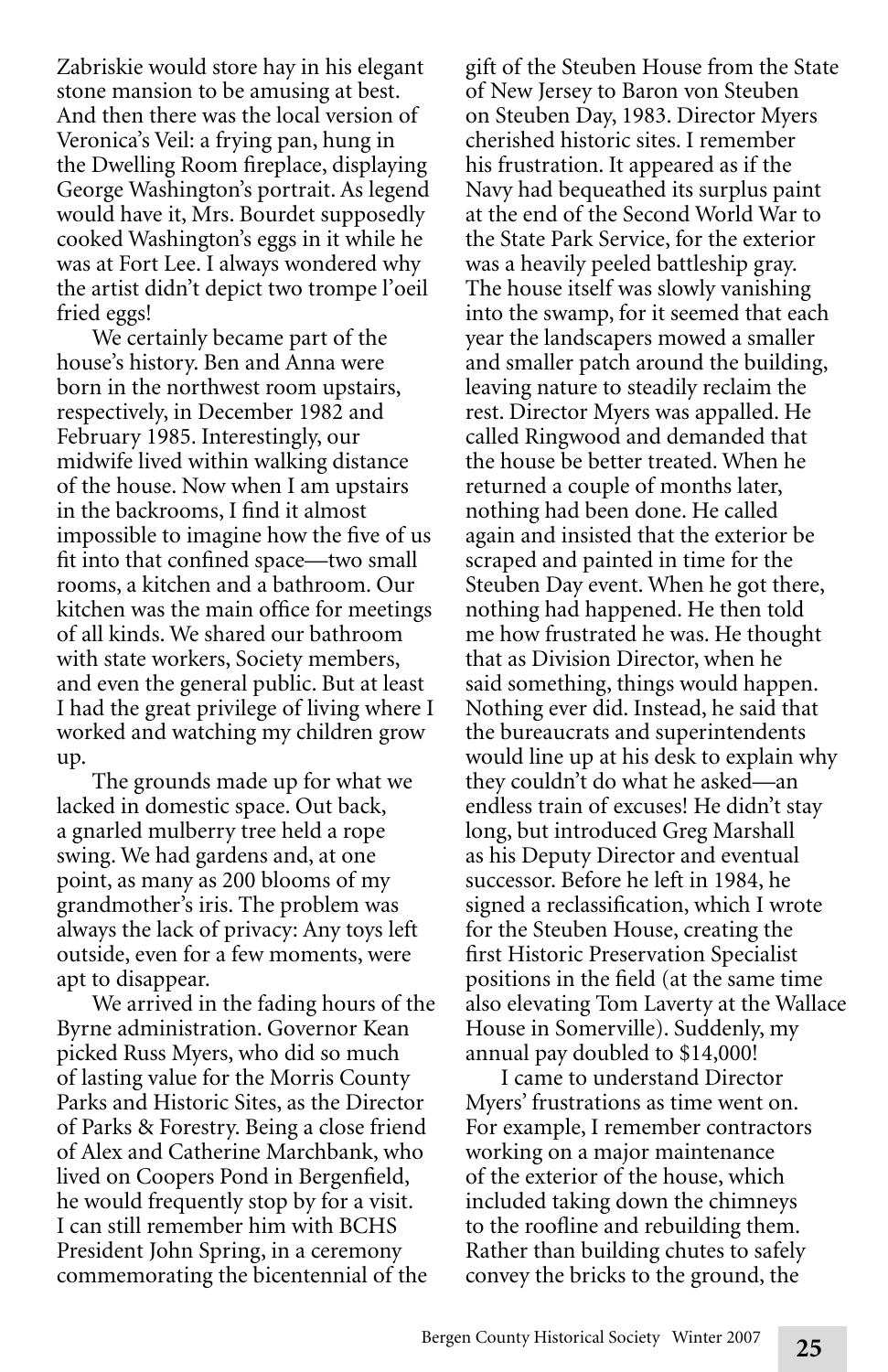workers decided that it would be easier to just shove them down the chimney. Deborah and I were still asleep in bed on a Monday morning when we heard this terrific crash and tumult over our heads. When I saw several bricks fly past our window, I got up in a mighty hurry. They had pushed the bricks into the "live" chimney, causing the furnace to "puff back," filling the house with oily soot! I ran out the front door and climbed the ladder to the roof, in my pajama pants, yelling for the inspector, who was standing atop the roof,

rear of the house. When we first arrived, and for several years afterward, the morning sunshine, breaking through the imperfections of the antique glass as through prisms, cast rainbows on the walls of our apartment. The windows were supposed to be "re-set", but when we came home one afternoon, the old glass lay in shards along the back of the house, because it was supposedly easier to just break it then to re-putty the sashes and replace only broken panes.

Dr. Lenk was president when we first arrived. In succession came John



Ivan, Anna and Ben under the black walnt tree, behind the Steuben House, 1989

overseeing this fiasco. When the fire alarm sounded, I rushed back inside to find the place filled with smoke. Before I could even react (and try to save the collections from the damaging effects of the smoke and soot), I heard the fire engines pull up out front. Since it was my day off (the house being closed Mondays and Tuesdays), the doors and shutters were closed. I peered through the peephole in the front door to see the firemen approaching the house with their axes! I was on the front porch in an instant, yelling at the top of my lungs, before the first axe could impale the historic fabric. Another sad legacy of this "renovation" was the removal of the "crown glass" windowpanes in the

**26**

Deborah took on the newsletter in '93 and was first asked to be a trustee in '94. She created the BCHS website in early 1997.

I well remember being invited to dinner at Jim and Ada Ransom's house in Westwood. One of the great surprises of our visit was the discovery that Ada collected pink elephants! Several years later, Jim asked if the Society could again hold its Christmas party in the Steuben House (as had been the custom in former years). He introduced a very spirited gift exchange, where each new participant could either open a new gift or take one that someone else had opened. Under the rules, a gift could switch hands three times,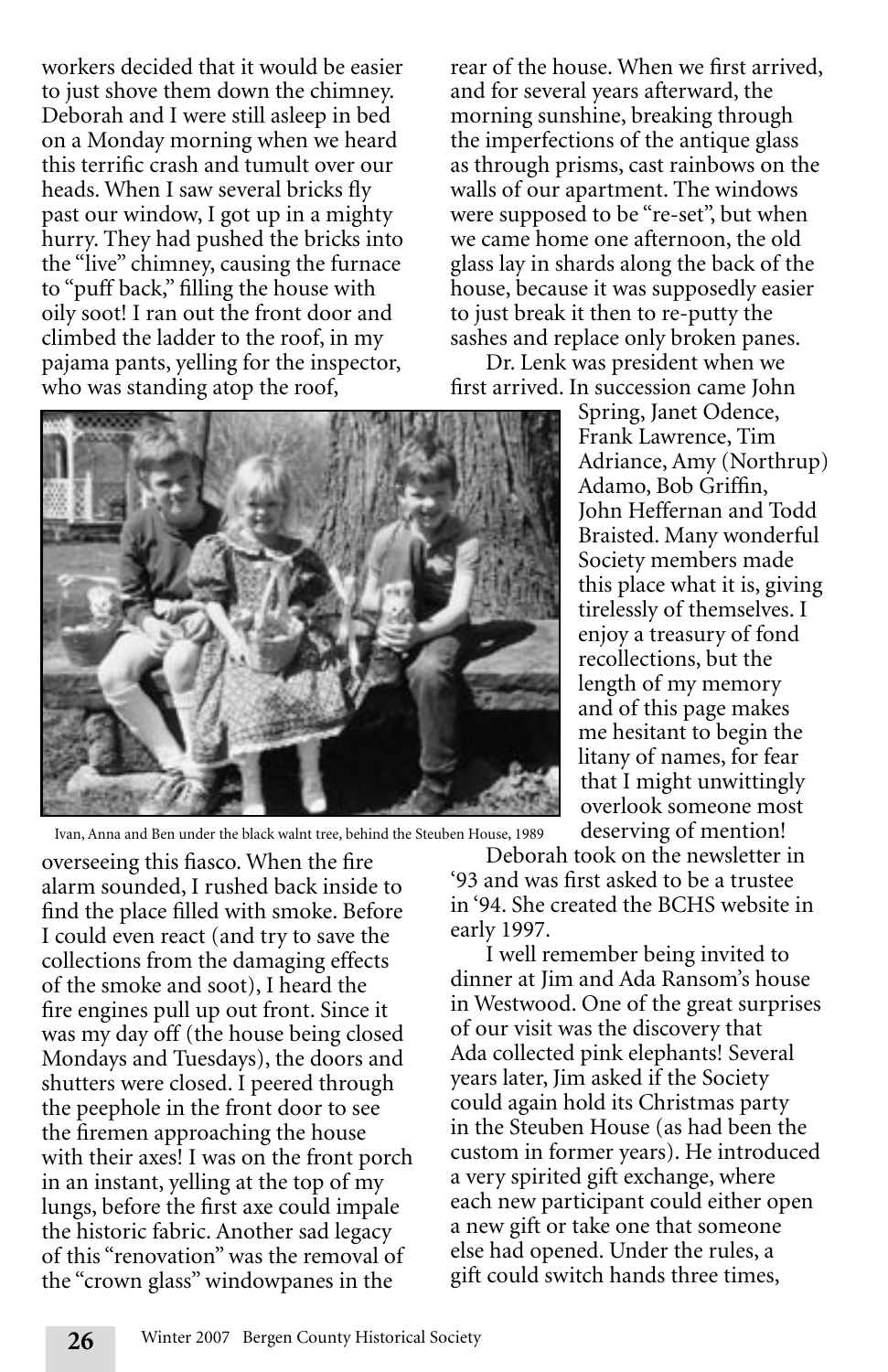before it remained with its final holder. This, of course, made for some lively fun! Deborah and I found a beautiful reproduction German glass ornament of a pink elephant and had Ivan contribute it as a gift at the party. When the package was opened, Ada's eyes opened wide the chase was on! Every maneuver and stratagem was employed in the great pink elephant hunt. Jim and Ada used their combined six chances to attain the prize, but seemingly failed in the end. Refusing to accept defeat, Jim stopped the person with the ornament as he was leaving and cut a deal that brought home the glass pachyderm for Ada's trophy case!

Much has changed over time. The Zabriskie-Steuben House remains the Society's Museum Headquarters, but the arrival of the Campbell-Christie House opened new opportunities and challenges. It would take a decade to make the interior of that relocated landmark truly presentable, capped with the installation of a gift shop and tavern furnishings. Tim Adriance and Charlie Marchesini built the Out Kitchen in 1991, using stone from demolished historic houses in Hackensack. The storage and display of our museum collections in the garret of the Zabriskie-Steuben House ended in 2000, when the heating system and roof were replaced.

We put together so many great events: Steuben day, the Hackensack River Festivals, Candlelight Concerts, quilt shows, antique shows, Pinkster Festival, Rev and Civil War reenactments, and more! I had the great privilege of working with several mentors who reshaped my interests and career. For more than a decade, I researched Bergen Dutch architecture with Claire Tholl, accompanying her on many visits to stone houses throughout the region and doing most of her documentary research. I also worked on historical research for Reg McMahon and the historical marker program. In 1983, I had the great honor of collaborating

with Betty Schmelz on the Bergen Dutch Folk Art Exhibit, timed to commemorate Bergen County's tercentenary. Our committee researched weaving, pottery spoon boards, and "primitive" artwork of every description. The State Museum later presented the show, which (I believe) remains the only major exhibit that originated in a State Historic Site to be subsequently offered at the State Museum. Betty went on to work with Kevin Tremble and myself to write the crucial *Site Management Plan* in 1984, which conceived of the unity of the site and its stakeholders, recommending the restoration of the ancient name of Historic New Bridge Landing. Ultimately, Senator Loretta Weinberg and Assemblywoman Charlotte Vandervalk ushered the passage of the Historic New Bridge Landing Park Commission act through the Legislature in 1995. Past President Bob Griffin was (and is) the Great Nudge, who keeps this unique mechanism churning out success after success, ably assisted by a remarkable partnership of commissioners representing the three adjacent municipalities, the County, the Blauvelt-Demarest Foundation, the Division of Parks & Forestry, and BCHS.

But the best is always yet to come! Soon the junkyard will vanish and Historic New Bridge Landing will become visible along one of the county's major east-west arteries and only a quarter mile north of busy Route #4. After 105 years, the Society now faces its greatest challenge: to build a visitor center and museum commensurate with the important artifact and document collections it owns and preserves—the greatest physical remainder of the folk culture of the Jersey Dutch to survive in the public domain. A heritage center that Bergen County richly deserves! And on ground of such great historical significance. So stay tuned, there's more exciting news ahead...  $\cdot$ Kevin W. Wright